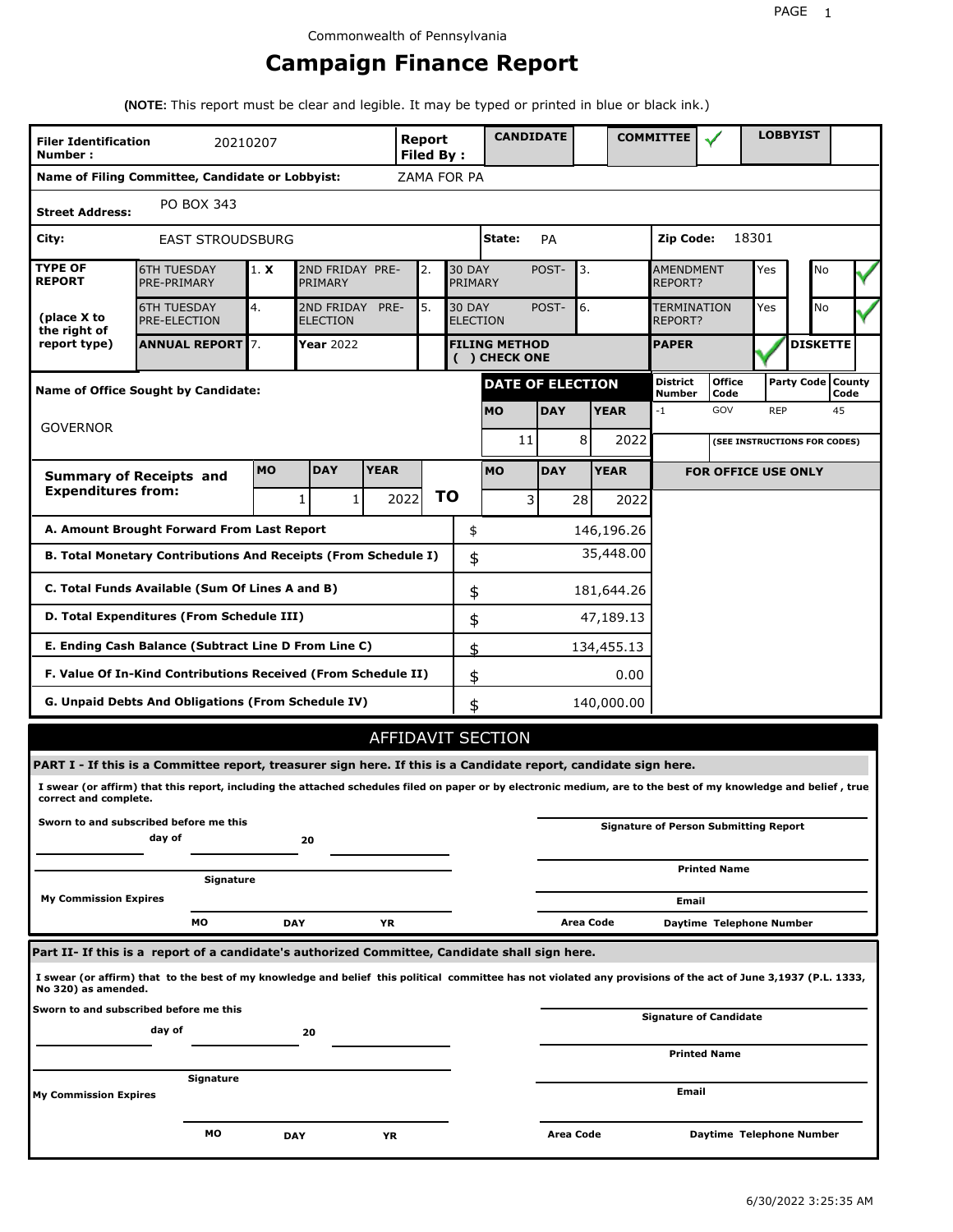# **SCHEDULE I CONTRIBUTIONS AND RECEIPTS**

**Detailed Summary Page**

| <b>Name of Filing Committee or Candidate</b>                                                                                                                                                | <b>Reporting Period</b> |                |           |
|---------------------------------------------------------------------------------------------------------------------------------------------------------------------------------------------|-------------------------|----------------|-----------|
| ZAMA FOR PA                                                                                                                                                                                 | From:                   | $1/1/2022$ To: | 3/28/2022 |
| 1. Unitemized Contributions Received - \$50.00 or Less Per Contributor                                                                                                                      |                         |                |           |
| <b>TOTAL for the Reporting Period</b>                                                                                                                                                       | (1)                     | \$             | 2,031.00  |
| 2. Contributions Received - \$50.01 To \$250.00 (From Part A and Part B)                                                                                                                    |                         |                |           |
| <b>Contributions Received From Political Committees (Part A)</b>                                                                                                                            |                         | \$             | 200.00    |
| All Other Contributions (Part B)                                                                                                                                                            |                         | \$             | 5,542.00  |
| <b>TOTAL for the Reporting Period</b>                                                                                                                                                       | (2)                     | \$             | 5,742.00  |
| 3. Contributions Received Over \$250.00 (From Part C and Part D)                                                                                                                            |                         |                |           |
| <b>Contributions Received From Political Committees (Part C)</b>                                                                                                                            |                         | \$             | 0.00      |
|                                                                                                                                                                                             |                         |                |           |
| All Other Contributions (Part D)                                                                                                                                                            |                         | \$             | 27,675.00 |
| <b>TOTAL for the Reporting Period</b>                                                                                                                                                       | (3)                     | \$             | 27,675.00 |
| 4. Other Receipts, Refunds, Interest Earned, Returned Checks, Etc. (From Part E)                                                                                                            |                         |                |           |
| <b>TOTAL for the Reporting Period</b>                                                                                                                                                       | (4)                     | \$             | 0.00      |
|                                                                                                                                                                                             |                         |                |           |
| Total Monetary Contributions and Receipts During this Reporting Period (Add and enter amount<br>totals from Boxes 1,2,3 and 4; also enter this amount on Page1, Report Cover Page, Item B.) |                         | \$             | 35,448.00 |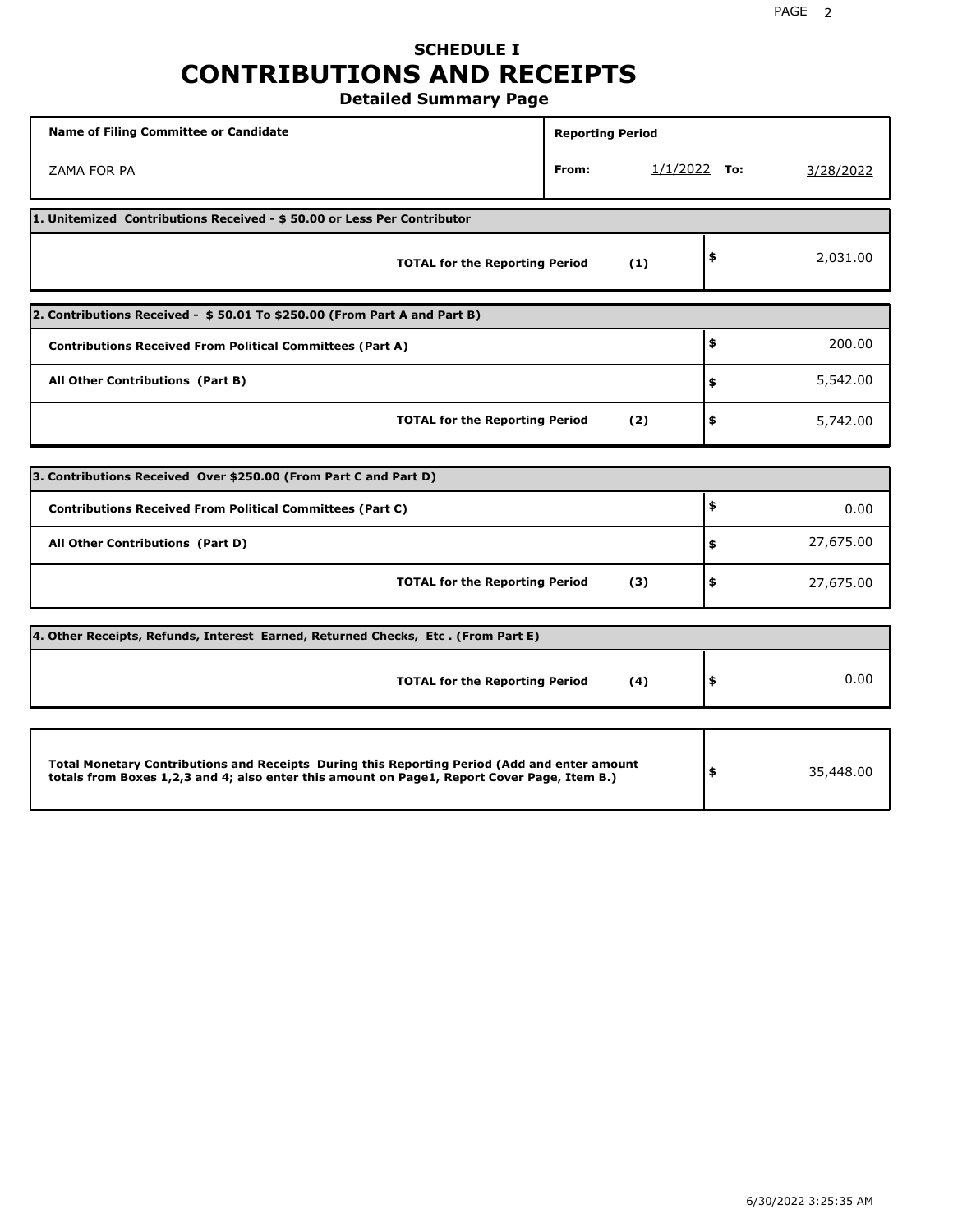# **PART A CONTRIBUTIONS RECEIVED FROM POLITICAL COMMITTEES**

**\$50.01 TO \$250.00**

 **Use this Part to itemize only contributions received from political committees with an aggregate value from \$50.01 to \$250.00 in the reporting period.**

| <b>Name of Filing Committee or Candidate</b>                     |              |                   | <b>Reporting Period</b> |             |             |                   |
|------------------------------------------------------------------|--------------|-------------------|-------------------------|-------------|-------------|-------------------|
| ZAMA FOR PA                                                      |              |                   | From:                   | 1/1/2022    | To:         | 3/28/2022         |
|                                                                  |              |                   |                         | <b>DATE</b> |             | <b>AMOUNT</b>     |
| <b>Full Name of Contributing Committee</b><br>Friends of Lyndsay |              |                   | <b>MO</b>               | <b>DAY</b>  | <b>YEAR</b> |                   |
| <b>Mailing Address</b><br>10781 Old Trail Rd                     |              |                   |                         |             |             | \$<br>200.00      |
| City<br>N Huntington                                             | <b>State</b> | Zip Code (Plus 4) | $\overline{2}$          | 22          | 2022        |                   |
|                                                                  | <b>PA</b>    | 15642             |                         |             |             |                   |
|                                                                  |              |                   |                         |             |             | <b>PAGE TOTAL</b> |

**Enter Grand Total of Part A on Schedule I, Detailed Summary Page, Section 2.**

PAGE 3

**\$** 200.00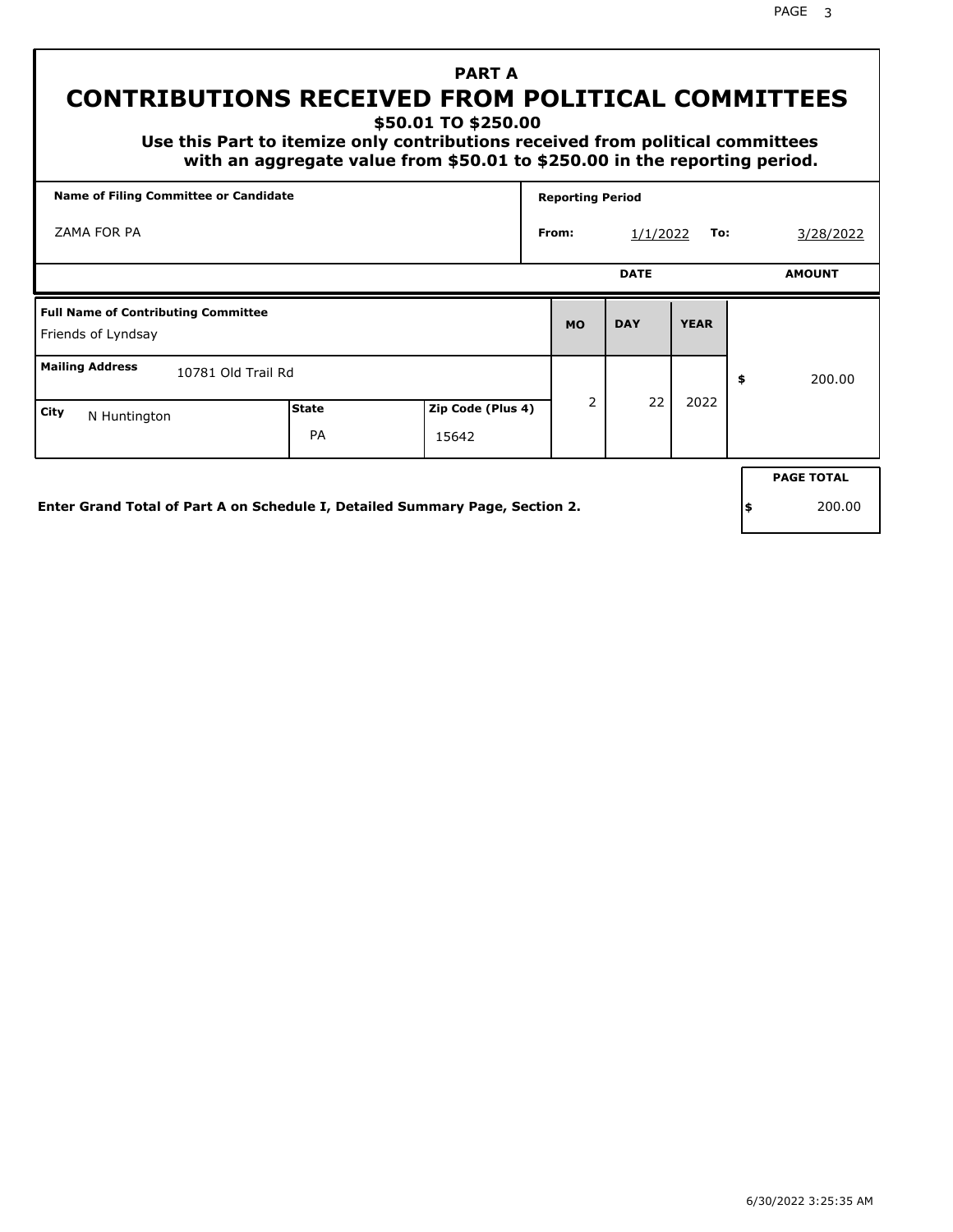| Use this Part to itemize all other contributions with an aggregate value from |                           | <b>PART B</b><br><b>ALL OTHER CONTRIBUTIONS</b><br>\$50.01 TO \$250.00<br>\$50.01 to \$250.00 in the reporting period.<br>(Exclude contributions from political committees reported in Part A) |                         |             |                |    |               |
|-------------------------------------------------------------------------------|---------------------------|------------------------------------------------------------------------------------------------------------------------------------------------------------------------------------------------|-------------------------|-------------|----------------|----|---------------|
| Name of Filing Committee or Candidate                                         |                           |                                                                                                                                                                                                | <b>Reporting Period</b> |             |                |    |               |
| ZAMA FOR PA                                                                   |                           |                                                                                                                                                                                                | From:                   |             | $1/1/2022$ To: |    | 3/28/2022     |
|                                                                               |                           |                                                                                                                                                                                                |                         | <b>DATE</b> |                |    | <b>AMOUNT</b> |
| <b>Full Name of Contributor</b><br>Wilson Alecander                           |                           |                                                                                                                                                                                                | <b>MO</b>               | <b>DAY</b>  | <b>YEAR</b>    |    |               |
| <b>Mailing Address</b><br>7819 Venus Pl                                       |                           |                                                                                                                                                                                                |                         |             |                | \$ | 100.00        |
| City                                                                          | <b>State</b>              | Zip Code (Plus 4)                                                                                                                                                                              | 3                       | 14          | 2022           |    |               |
| Philadephia                                                                   | PA                        | 19153                                                                                                                                                                                          |                         |             |                |    |               |
| <b>Full Name of Contributor</b><br>Divine Anye                                |                           |                                                                                                                                                                                                | <b>MO</b>               | <b>DAY</b>  | <b>YEAR</b>    |    |               |
| <b>Mailing Address</b><br>3208 Lucille Dr.                                    |                           |                                                                                                                                                                                                |                         |             |                | \$ | 100.00        |
| City<br>Fort Washington                                                       | <b>State</b><br>MD        | Zip Code (Plus 4)<br>20744                                                                                                                                                                     | 1                       | 24          | 2022           |    |               |
| <b>Full Name of Contributor</b><br>Divine Anye                                |                           |                                                                                                                                                                                                | <b>MO</b>               | <b>DAY</b>  | <b>YEAR</b>    |    |               |
| <b>Mailing Address</b><br>3208 Lucille Dr.                                    |                           |                                                                                                                                                                                                |                         |             |                | ≯  | 100.00        |
| City<br>Fort Washington                                                       | <b>State</b><br>MD        | Zip Code (Plus 4)<br>20744                                                                                                                                                                     | 2                       | 26          | 2022           |    |               |
| <b>Full Name of Contributor</b><br>Samuel Songwed                             |                           |                                                                                                                                                                                                | <b>MO</b>               | <b>DAY</b>  | <b>YEAR</b>    |    |               |
| <b>Mailing Address</b><br>270 Stevenson sq.S.0                                |                           |                                                                                                                                                                                                |                         |             |                | \$ | 100.00        |
| City<br>Alexandria                                                            | <b>State</b><br>VA        | Zip Code (Plus 4)<br>22304                                                                                                                                                                     | 2                       | 7           | 2022           |    |               |
| <b>Full Name of Contributor</b><br>Venantius Atang                            |                           |                                                                                                                                                                                                | <b>MO</b>               | <b>DAY</b>  | <b>YEAR</b>    |    |               |
| <b>Mailing Address</b><br>10102 Bayou Trail Ct                                |                           |                                                                                                                                                                                                |                         |             |                | \$ | 100.00        |
| City<br>Huston                                                                | <b>State</b><br><b>TX</b> | Zip Code (Plus 4)<br>77064                                                                                                                                                                     | 1                       | 26          | 2022           |    |               |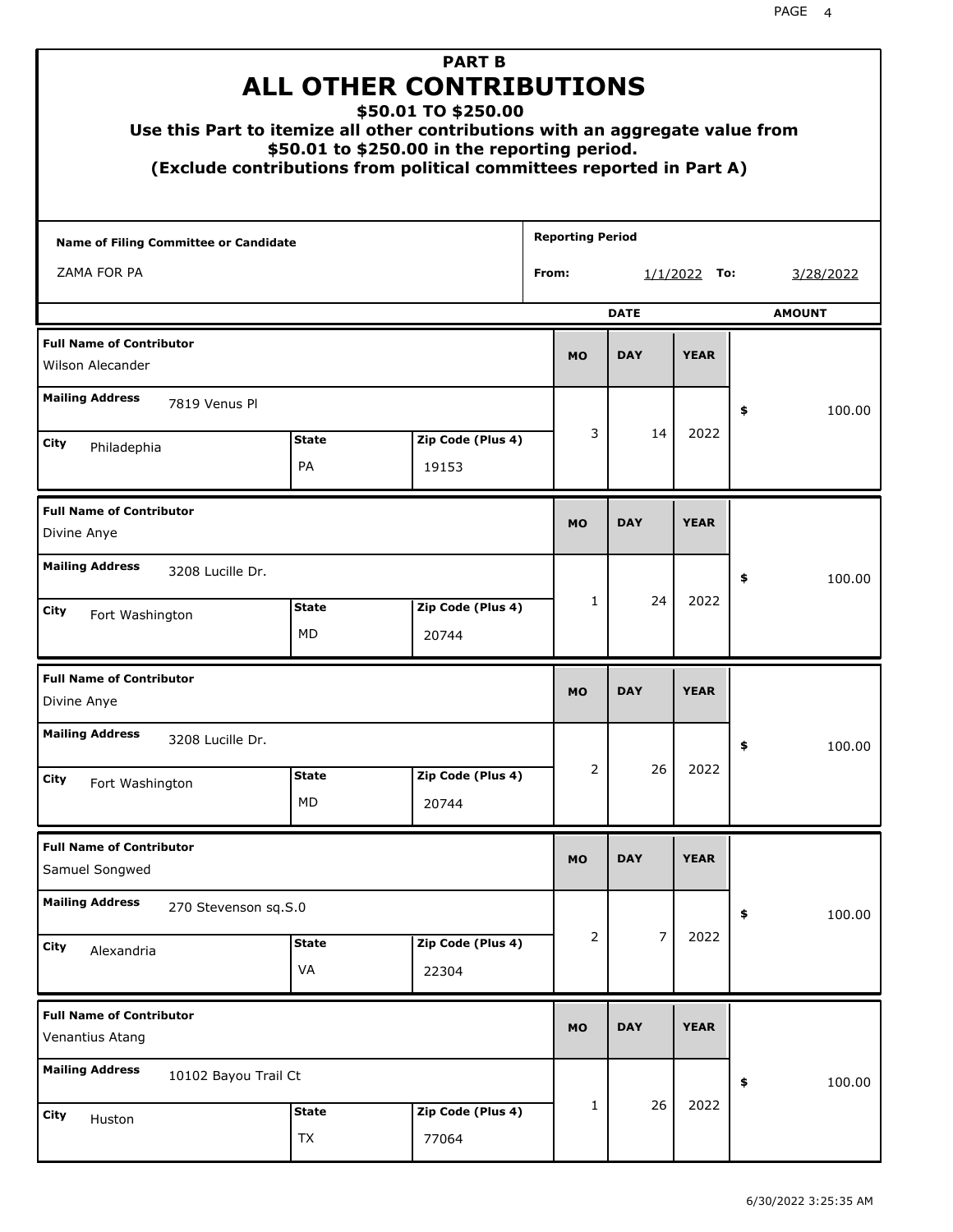| <b>Full Name of Contributor</b>                  |              |                   | <b>MO</b> | <b>DAY</b> | <b>YEAR</b> |              |
|--------------------------------------------------|--------------|-------------------|-----------|------------|-------------|--------------|
| Venantius Atang                                  |              |                   |           |            |             |              |
| <b>Mailing Address</b><br>10102 Bayou Trail Ct   |              |                   |           |            |             | \$<br>100.00 |
| City<br>Huston                                   | <b>State</b> | Zip Code (Plus 4) | 2         | 24         | 2022        |              |
|                                                  | <b>TX</b>    | 77064             |           |            |             |              |
| <b>Full Name of Contributor</b>                  |              |                   | <b>MO</b> | <b>DAY</b> | <b>YEAR</b> |              |
| Donna Bankoske                                   |              |                   |           |            |             |              |
| <b>Mailing Address</b><br>3310 Hermar Ct         |              |                   |           |            |             | \$<br>200.00 |
| City<br>Murraysville                             | <b>State</b> | Zip Code (Plus 4) | 1         | 26         | 2022        |              |
|                                                  | PA           | 15626             |           |            |             |              |
| <b>Full Name of Contributor</b><br>John Barlette |              |                   | <b>MO</b> | <b>DAY</b> | <b>YEAR</b> |              |
| <b>Mailing Address</b><br>381 Long Rd            |              |                   |           |            |             | \$<br>250.00 |
| City<br>Gettysburg                               | <b>State</b> | Zip Code (Plus 4) | 3         | 8          | 2022        |              |
|                                                  | PA           | 17325             |           |            |             |              |
|                                                  |              |                   |           |            |             |              |
| <b>Full Name of Contributor</b><br>Frances Bevan |              |                   | <b>MO</b> | <b>DAY</b> | <b>YEAR</b> |              |
| <b>Mailing Address</b><br>640 Stonebridge Dr     |              |                   |           |            |             | \$<br>100.00 |
| City                                             | <b>State</b> | Zip Code (Plus 4) | 3         | 8          | 2022        |              |
| Huntingon                                        | PA           | 15642             |           |            |             |              |
| <b>Full Name of Contributor</b><br>Rebecca Borek |              |                   | <b>MO</b> | <b>DAY</b> | <b>YEAR</b> |              |
| <b>Mailing Address</b><br>3136 Coryland Road     |              |                   |           |            |             | 100.00<br>\$ |
| City                                             | <b>State</b> | Zip Code (Plus 4) | 1         | 23         | 2022        |              |
| Columbia Cross Roads                             | PA           | 16914             |           |            |             |              |
| <b>Full Name of Contributor</b><br>Joe Brown     |              |                   | <b>MO</b> | <b>DAY</b> | <b>YEAR</b> |              |
| <b>Mailing Address</b><br>577 Westlake Dr        |              |                   |           |            |             | 100.00<br>\$ |
| City<br>East Stroudburg                          | <b>State</b> | Zip Code (Plus 4) | 2         | 23         | 2022        |              |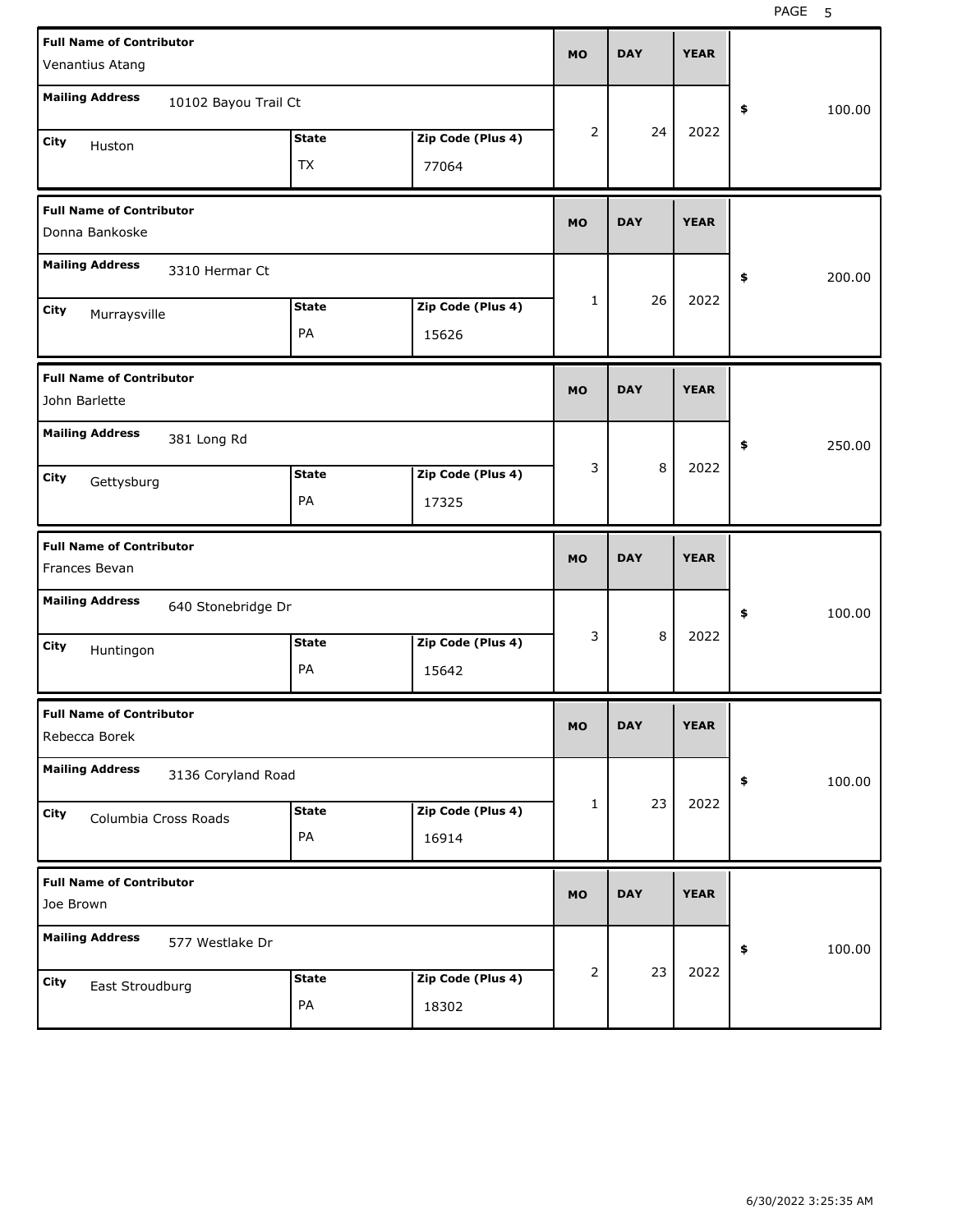| <b>Full Name of Contributor</b><br>Fielis Chendi     |                   |                    |                            | <b>MO</b> | <b>DAY</b> | <b>YEAR</b> |              |
|------------------------------------------------------|-------------------|--------------------|----------------------------|-----------|------------|-------------|--------------|
| <b>Mailing Address</b>                               | 1103 Burketon Rd  |                    |                            |           |            |             | \$<br>100.00 |
| City<br>Hyattsville                                  |                   | <b>State</b><br>MD | Zip Code (Plus 4)<br>23783 | 1         | 31         | 2022        |              |
| <b>Full Name of Contributor</b><br>John DeVivo       |                   |                    |                            | <b>MO</b> | <b>DAY</b> | <b>YEAR</b> |              |
| <b>Mailing Address</b>                               | 1 Washington St   |                    |                            |           |            |             | \$<br>250.00 |
| City<br>East Stroudsburg                             |                   | <b>State</b><br>PA | Zip Code (Plus 4)<br>18301 | 1         | 19         | 2022        |              |
| <b>Full Name of Contributor</b><br>Georgette Deyonou |                   |                    |                            | <b>MO</b> | <b>DAY</b> | <b>YEAR</b> |              |
| <b>Mailing Address</b>                               | 11114 West Avanue |                    |                            |           |            |             | \$<br>100.00 |
| City<br>Kensington                                   |                   | <b>State</b><br>МD | Zip Code (Plus 4)<br>20859 | 1         | 24         | 2022        |              |
|                                                      |                   |                    |                            |           |            |             |              |
| <b>Full Name of Contributor</b><br>Owen Dobson       |                   |                    |                            | <b>MO</b> | <b>DAY</b> | <b>YEAR</b> |              |
| <b>Mailing Address</b>                               | 1829 Franklin Cir |                    |                            |           |            |             | \$<br>200.00 |
| City<br>Dacula                                       |                   | <b>State</b><br>GА | Zip Code (Plus 4)<br>30019 | 2         | 23         | 2022        |              |
| <b>Full Name of Contributor</b><br>Amanda Dutterer   |                   |                    |                            | <b>MO</b> | <b>DAY</b> | <b>YEAR</b> |              |
| <b>Mailing Address</b>                               | 306 Belaire Dr    |                    |                            |           |            |             | \$<br>100.00 |
| City<br>Camphill                                     |                   | <b>State</b><br>PA | Zip Code (Plus 4)<br>17011 | 1         | 25         | 2022        |              |
| <b>Full Name of Contributor</b><br>Patricia Fardo    |                   |                    |                            | <b>MO</b> | <b>DAY</b> | <b>YEAR</b> |              |
| <b>Mailing Address</b>                               | 191 Ann Lane      |                    |                            |           | 14         | 2022        | 200.00<br>\$ |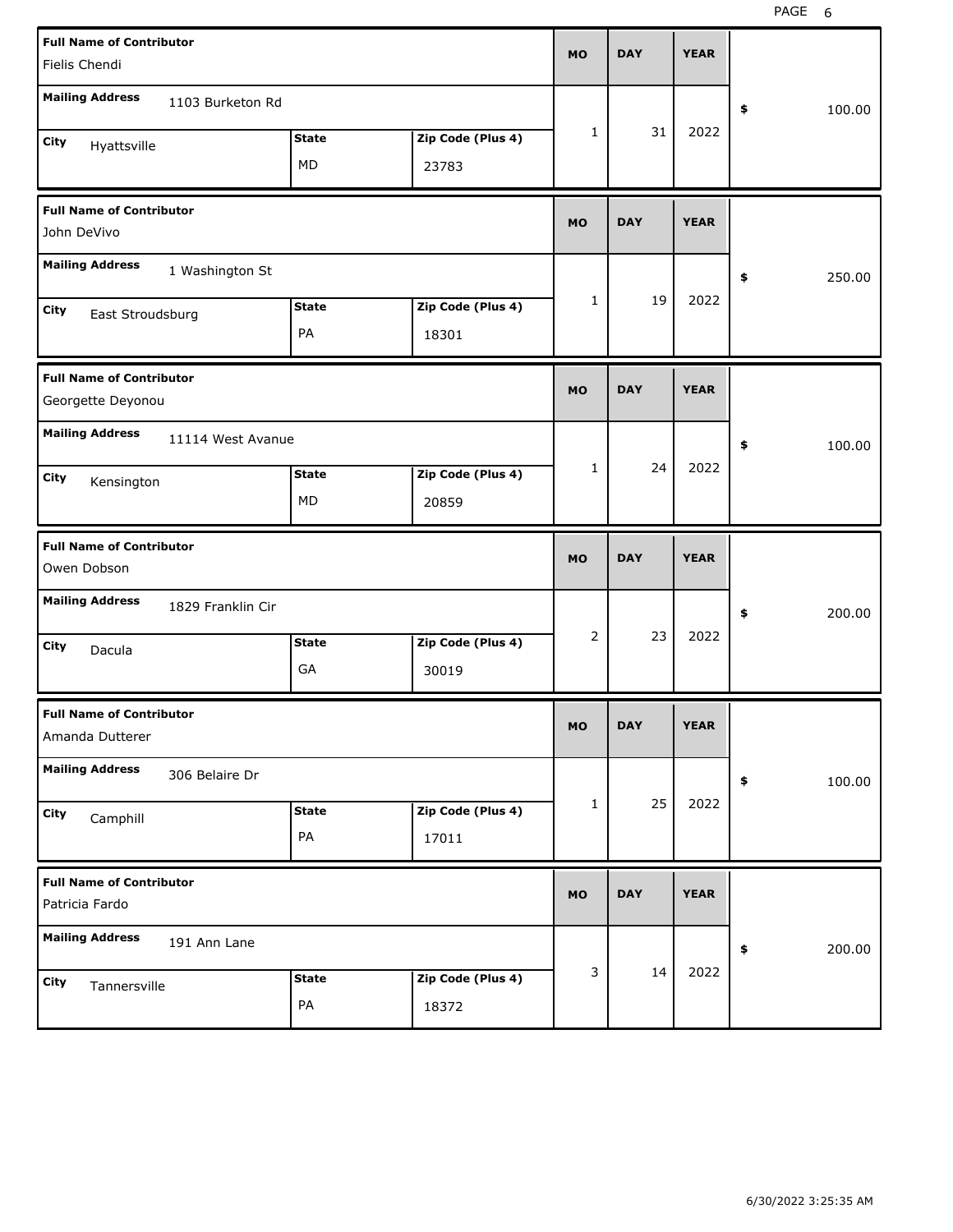| <b>Full Name of Contributor</b><br>Irina Farda                              |                    |                            | <b>MO</b> | <b>DAY</b> | <b>YEAR</b> |              |
|-----------------------------------------------------------------------------|--------------------|----------------------------|-----------|------------|-------------|--------------|
| <b>Mailing Address</b><br>PO Box 130                                        |                    |                            |           |            |             | 200.00<br>\$ |
| City<br>Tannersv                                                            | <b>State</b><br>PA | Zip Code (Plus 4)<br>18372 | 3         | 14         | 2022        |              |
| <b>Full Name of Contributor</b><br>David Farrand                            |                    |                            | <b>MO</b> | <b>DAY</b> | <b>YEAR</b> |              |
| <b>Mailing Address</b><br>300 Oak Ridge Ave                                 |                    |                            |           |            |             | \$<br>100.00 |
| City<br>Summit                                                              | <b>State</b><br>NJ | Zip Code (Plus 4)<br>07901 | 1         | 31         | 2022        |              |
| <b>Full Name of Contributor</b><br>Elizabeth Geitz                          |                    |                            | <b>MO</b> | <b>DAY</b> | <b>YEAR</b> |              |
| <b>Mailing Address</b><br>529 S Flagler Dr, #26G<br>City<br>West Palm Beach | <b>State</b><br>FL | Zip Code (Plus 4)<br>33401 | 1         | 24         | 2022        | 100.00<br>\$ |
|                                                                             |                    |                            |           |            |             |              |
| <b>Full Name of Contributor</b><br>Virginia Gortychbarnes                   |                    |                            | <b>MO</b> | <b>DAY</b> | <b>YEAR</b> |              |
| <b>Mailing Address</b><br>216 Great Bear Way Road                           |                    |                            |           |            |             | \$<br>250.00 |
| City<br>East Stroudsburg                                                    | <b>State</b><br>PA | Zip Code (Plus 4)<br>18302 | 1         | 27         | 2022        |              |
| <b>Full Name of Contributor</b><br>Derrick Hall                             |                    |                            | МO        | <b>DAY</b> | <b>YEAR</b> |              |
| <b>Mailing Address</b><br>662 Stevenson St                                  |                    |                            |           |            |             | \$<br>100.00 |
| City<br>Sayre                                                               | <b>State</b><br>PA | Zip Code (Plus 4)<br>18840 | 1         | 24         | 2022        |              |
| <b>Full Name of Contributor</b><br>Richard Harris                           |                    |                            | <b>MO</b> | <b>DAY</b> | <b>YEAR</b> |              |
| <b>Mailing Address</b><br>5495 Leisure Lakes Rd                             |                    |                            | 2         | 15         | 2022        | \$<br>100.00 |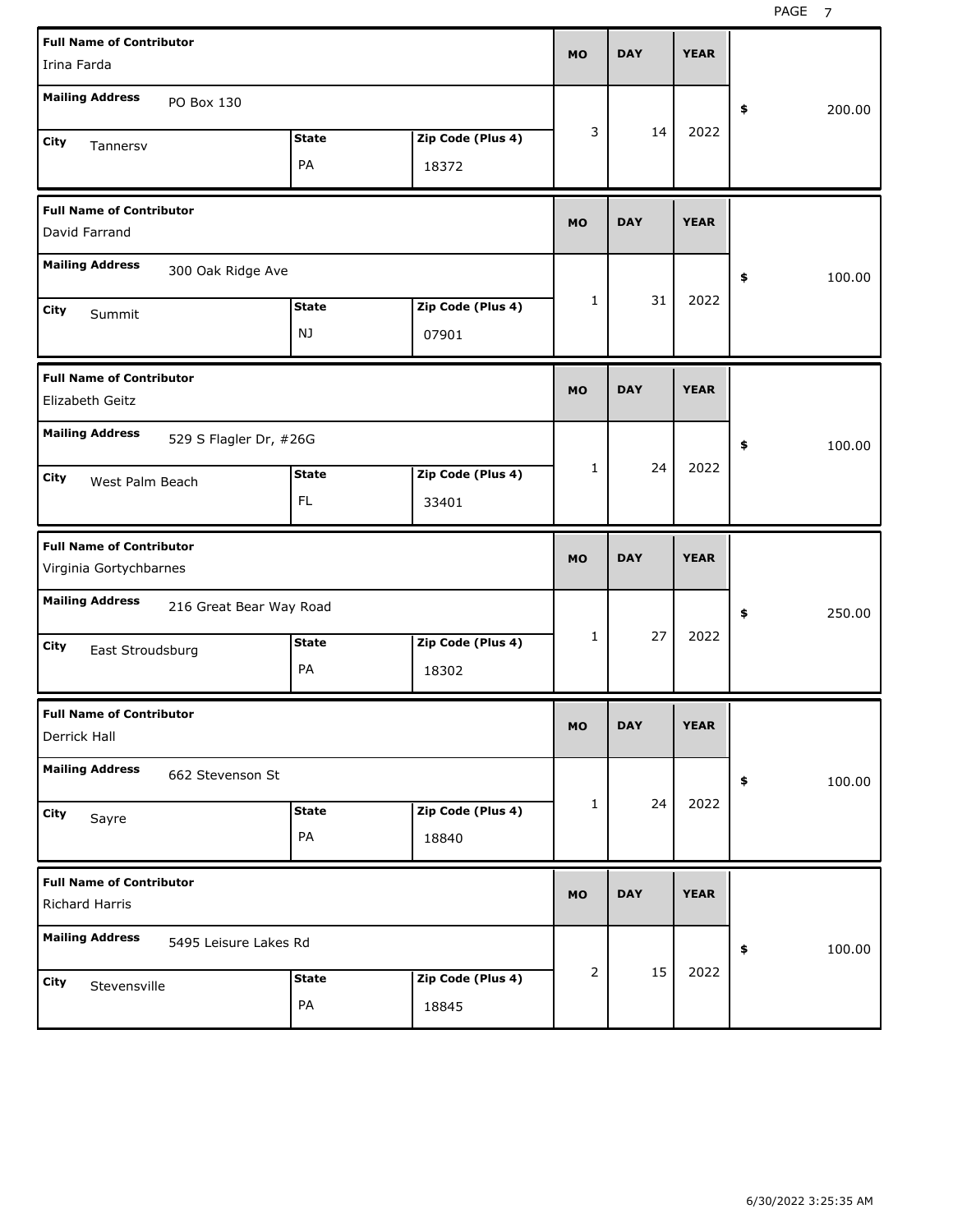| <b>Full Name of Contributor</b>                   |              |                   | <b>MO</b> | <b>DAY</b> | <b>YEAR</b> |              |
|---------------------------------------------------|--------------|-------------------|-----------|------------|-------------|--------------|
| Marysue Hartman                                   |              |                   |           |            |             |              |
| <b>Mailing Address</b><br>8198 Corner Rd          |              |                   |           |            |             | \$<br>100.00 |
| City<br>Mercerburg                                | <b>State</b> | Zip Code (Plus 4) | 3         | 5          | 2022        |              |
|                                                   | PA           | 17236             |           |            |             |              |
| <b>Full Name of Contributor</b><br>David Keenhold |              |                   | <b>MO</b> | <b>DAY</b> | <b>YEAR</b> |              |
| <b>Mailing Address</b><br>515 Queen Street        |              |                   |           |            |             | \$<br>100.00 |
| City<br>Stroudsburg                               | <b>State</b> | Zip Code (Plus 4) | 2         | 10         | 2022        |              |
|                                                   | PA           | 18360             |           |            |             |              |
| <b>Full Name of Contributor</b><br>Donald Kudrick |              |                   | <b>MO</b> | <b>DAY</b> | <b>YEAR</b> |              |
| <b>Mailing Address</b><br>64 Morley Drive         |              |                   |           |            |             | \$<br>100.00 |
| City<br>Coudersport                               | <b>State</b> | Zip Code (Plus 4) | 2         | 14         | 2022        |              |
|                                                   | PA           | 16915             |           |            |             |              |
|                                                   |              |                   |           |            |             |              |
| <b>Full Name of Contributor</b><br>James Lucas    |              |                   | <b>MO</b> | <b>DAY</b> | <b>YEAR</b> |              |
| <b>Mailing Address</b><br>26 Allen Drive          |              |                   |           |            |             | \$<br>80.00  |
| City                                              | <b>State</b> | Zip Code (Plus 4) | 1         | 31         | 2022        |              |
| Shermans Dale                                     | PA           | 17090             |           |            |             |              |
| <b>Full Name of Contributor</b><br>Quinta Lum     |              |                   | МO        | DAY        | <b>YEAR</b> |              |
| <b>Mailing Address</b><br>1101 Riverview Pl       |              |                   |           |            |             | \$<br>100.00 |
| City                                              | <b>State</b> | Zip Code (Plus 4) | 1         | 30         | 2022        |              |
| Ft Washington                                     | MD           | 20744             |           |            |             |              |
| <b>Full Name of Contributor</b><br>Margaret Magll |              |                   | <b>MO</b> | <b>DAY</b> | <b>YEAR</b> |              |
| <b>Mailing Address</b><br>10625 Roseway Blvd      |              |                   |           |            |             | 100.00<br>\$ |
| City<br>N Huntington                              | <b>State</b> | Zip Code (Plus 4) | 3         | $\,8\,$    | 2022        |              |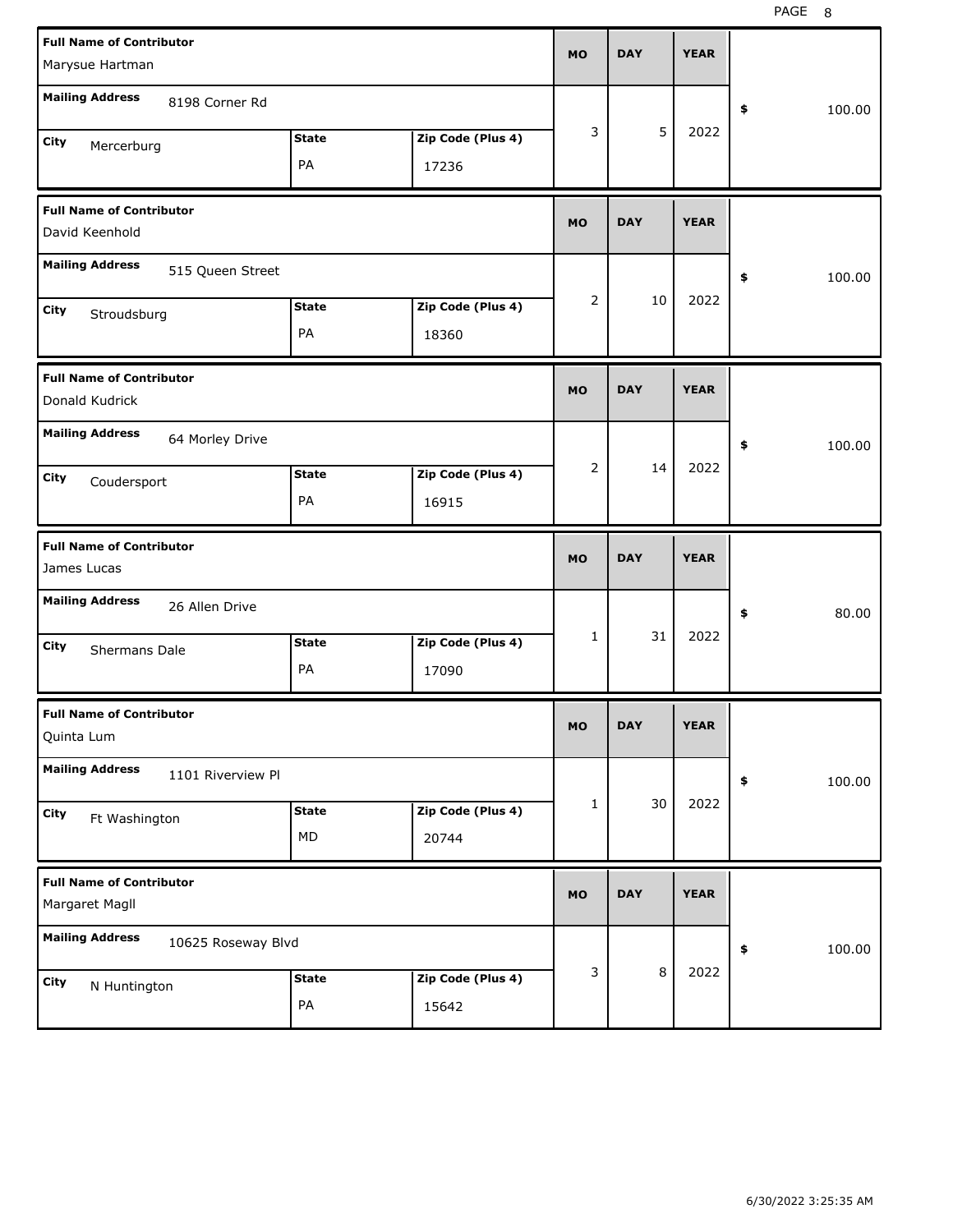| <b>Full Name of Contributor</b><br><b>Timothy Mahon</b> |                        |                    |                            | <b>MO</b>      | <b>DAY</b>     | <b>YEAR</b> |              |
|---------------------------------------------------------|------------------------|--------------------|----------------------------|----------------|----------------|-------------|--------------|
| <b>Mailing Address</b>                                  | 151 Derr Drive         |                    |                            |                |                |             | 100.00<br>\$ |
| City<br>Collegeville                                    |                        | <b>State</b><br>PA | Zip Code (Plus 4)<br>19426 | 1              | 31             | 2022        |              |
| <b>Full Name of Contributor</b><br>Timothy Mahon        |                        |                    |                            | <b>MO</b>      | <b>DAY</b>     | <b>YEAR</b> |              |
| <b>Mailing Address</b>                                  | 151 Derr Drive         |                    |                            |                |                |             | 150.00<br>\$ |
| City<br>Collegeville                                    |                        | <b>State</b><br>PA | Zip Code (Plus 4)<br>19426 | $\overline{2}$ | 23             | 2022        |              |
| <b>Full Name of Contributor</b><br>Emmaculate Osong     |                        |                    |                            | <b>MO</b>      | <b>DAY</b>     | <b>YEAR</b> |              |
| <b>Mailing Address</b>                                  | 8850 Purple Iris Lane  |                    |                            |                |                |             | 100.00<br>\$ |
| City<br>Elkridge                                        |                        | <b>State</b><br>МD | Zip Code (Plus 4)<br>21075 | $\overline{2}$ | $\mathbf 1$    | 2022        |              |
|                                                         |                        |                    |                            |                |                |             |              |
| <b>Full Name of Contributor</b><br>J Dennis Petimezas   |                        |                    |                            | <b>MO</b>      | <b>DAY</b>     | <b>YEAR</b> |              |
| <b>Mailing Address</b>                                  | 154 Stardust Dr        |                    |                            |                |                |             | 100.00<br>\$ |
| City<br>Johnstown                                       |                        | <b>State</b><br>PA | Zip Code (Plus 4)<br>15904 | 2              | $\overline{7}$ | 2022        |              |
| <b>Full Name of Contributor</b><br>Gary Piper           |                        |                    |                            | <b>MO</b>      | <b>DAY</b>     | <b>YEAR</b> |              |
| <b>Mailing Address</b>                                  | 2344 Falling Spring Rd |                    |                            |                |                |             | 200.00<br>\$ |
| City<br>Chambersburg                                    |                        | <b>State</b><br>PA | Zip Code (Plus 4)<br>17202 | 3              | 5              | 2022        |              |
| <b>Full Name of Contributor</b><br>Jaclyn Price         |                        |                    |                            | <b>MO</b>      | <b>DAY</b>     | <b>YEAR</b> |              |
| <b>Mailing Address</b>                                  | 234 Pine Dr            |                    |                            |                | 23             | 2022        | 100.00<br>\$ |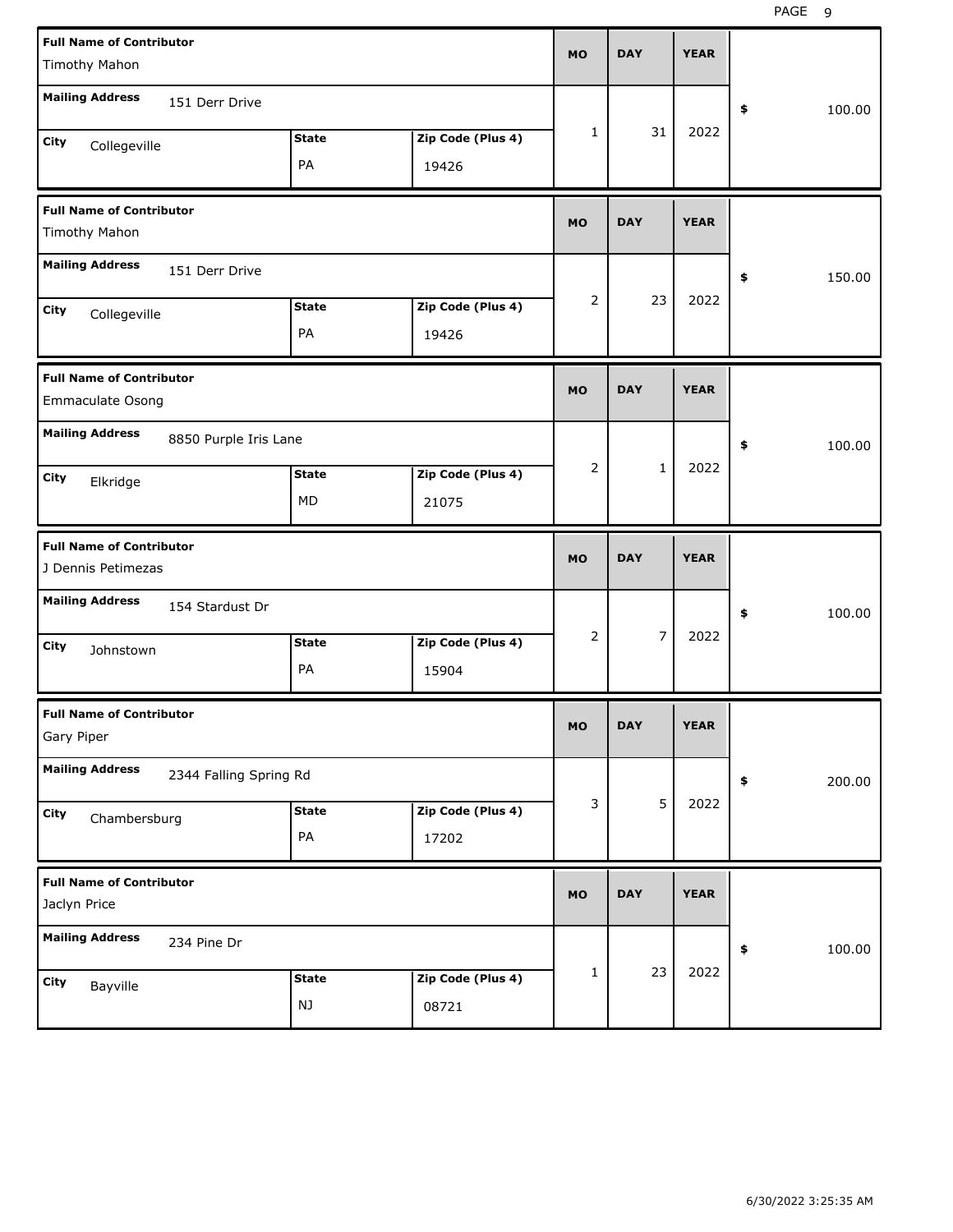| <b>Full Name of Contributor</b><br>Themi Sacarellos |                                |                    |                            | <b>MO</b> | <b>DAY</b> | <b>YEAR</b> |              |
|-----------------------------------------------------|--------------------------------|--------------------|----------------------------|-----------|------------|-------------|--------------|
| <b>Mailing Address</b>                              | 222 Arsenal Road               |                    |                            |           |            |             | \$<br>100.00 |
| City<br>York                                        |                                | <b>State</b><br>PA | Zip Code (Plus 4)<br>17402 | 1         | 31         | 2022        |              |
| <b>Full Name of Contributor</b><br>Edwin Shadzeka   |                                |                    |                            | <b>MO</b> | <b>DAY</b> | <b>YEAR</b> |              |
| <b>Mailing Address</b>                              | 10054 Western Hills Dr         |                    |                            |           |            |             | \$<br>100.00 |
| City<br>Frisco                                      |                                | <b>State</b><br>TX | Zip Code (Plus 4)<br>75033 | 1         | 29         | 2022        |              |
| <b>Full Name of Contributor</b><br>Edwin Shadzeka   |                                |                    |                            | <b>MO</b> | <b>DAY</b> | <b>YEAR</b> |              |
| <b>Mailing Address</b>                              | 10054 Western Hills Dr         |                    |                            |           |            |             | \$<br>100.00 |
| <b>City</b><br>Frisco                               |                                | <b>State</b><br>TX | Zip Code (Plus 4)<br>75033 | 2         | 28         | 2022        |              |
|                                                     |                                |                    |                            |           |            |             |              |
| <b>Full Name of Contributor</b><br>Linda Starner    |                                |                    |                            | <b>MO</b> | <b>DAY</b> | <b>YEAR</b> |              |
| <b>Mailing Address</b>                              | 707 Effort Neola Rd            |                    |                            |           |            |             | \$<br>200.00 |
| City<br>Saylorsburg                                 |                                | <b>State</b><br>PA | Zip Code (Plus 4)<br>18353 | 3         | 14         | 2022        |              |
| <b>Full Name of Contributor</b><br>Paul Tuma        |                                |                    |                            | <b>MO</b> | <b>DAY</b> | <b>YEAR</b> |              |
| <b>Mailing Address</b>                              | 2953 Croftwood Trail Southwest |                    |                            |           |            |             | \$<br>100.00 |
| City<br>Marietta                                    |                                | <b>State</b><br>GA | Zip Code (Plus 4)<br>30064 | 2         | $6\,$      | 2022        |              |
| <b>Full Name of Contributor</b><br>Dennis Vermilya  |                                |                    |                            | <b>MO</b> | <b>DAY</b> | <b>YEAR</b> |              |
| <b>Mailing Address</b>                              | 157 W Union St                 |                    |                            |           | 19         | 2022        | 125.00<br>\$ |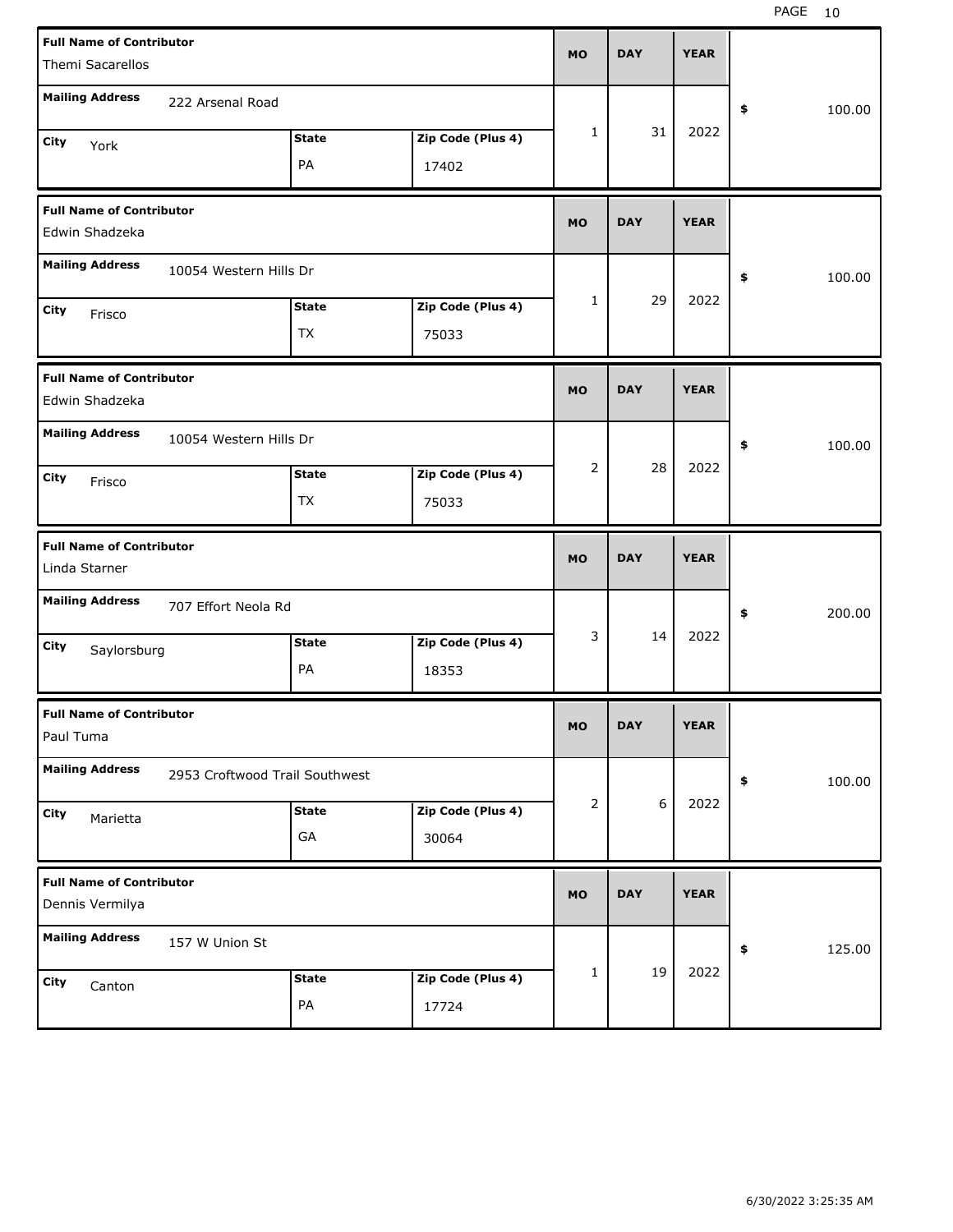| <b>Full Name of Contributor</b><br>Laura Waters    |                           |                            | <b>MO</b>      | <b>DAY</b> | <b>YEAR</b> |              |
|----------------------------------------------------|---------------------------|----------------------------|----------------|------------|-------------|--------------|
| <b>Mailing Address</b><br>2342 Falling Spring Rd   |                           |                            |                |            |             | 87.00<br>\$  |
| City<br>Chambersburg                               | <b>State</b><br><b>PA</b> | Zip Code (Plus 4)<br>17202 | 3              | 5          | 2022        |              |
| <b>Full Name of Contributor</b><br>Robert Williams |                           |                            | <b>MO</b>      | <b>DAY</b> | <b>YEAR</b> |              |
| <b>Mailing Address</b><br>7904 Forrest Ave         |                           |                            |                |            |             | \$<br>250.00 |
| City<br>Philadelphia                               | <b>State</b>              | Zip Code (Plus 4)          | $\overline{2}$ | 13         | 2022        |              |

**Enter Grand Total of Part A on Schedule I, Detailed Summary Page, Section 2.**

**PAGE TOTAL**

**\$** 5,542.00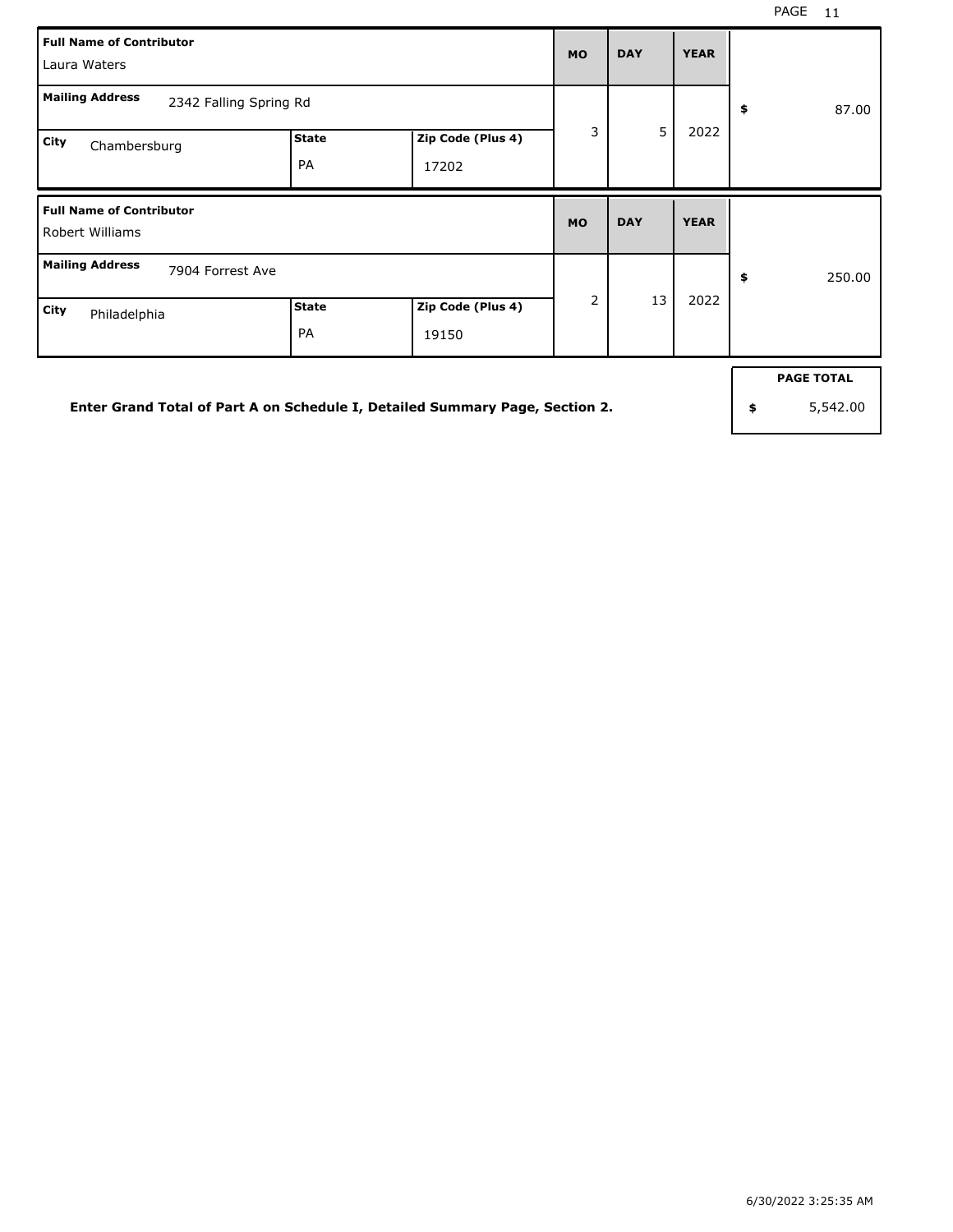# **PART C Contributions Received From Political Committees**

**OVER \$250.00**

 **Use this Part to itemize only contributions received from Political committees with an aggregate value from Over \$250.00 in the reporting period.**

| Name of Filing Committee or Candidate                                        |              |  |                   | <b>Reporting Period</b> |            |             |    |                   |
|------------------------------------------------------------------------------|--------------|--|-------------------|-------------------------|------------|-------------|----|-------------------|
|                                                                              |              |  | From:             |                         |            | To:         |    |                   |
|                                                                              |              |  |                   | <b>DATE</b>             |            |             |    | <b>AMOUNT</b>     |
| <b>Full Name of Contributing Committee</b>                                   |              |  |                   | <b>MO</b>               | <b>DAY</b> | <b>YEAR</b> |    |                   |
| <b>Mailing Address</b>                                                       |              |  |                   |                         |            |             | \$ | 0.00              |
| City                                                                         | <b>State</b> |  | Zip Code (Plus 4) |                         |            |             |    |                   |
|                                                                              |              |  |                   |                         |            |             |    | <b>PAGE TOTAL</b> |
| Enter Grand Total of Part C on Schedule I, Detailed Summary Page, Section 3. |              |  |                   |                         |            |             | \$ | 0.00              |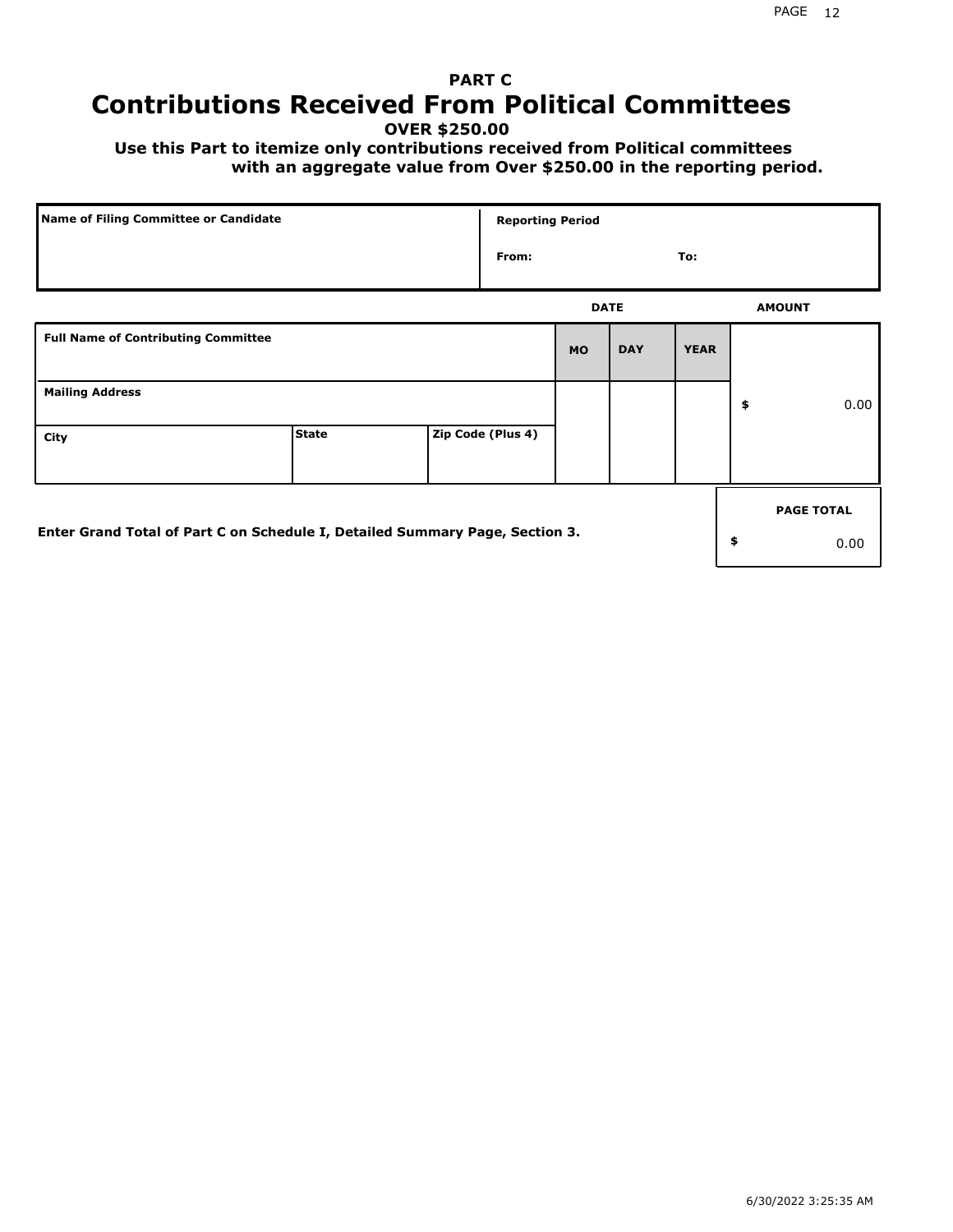# **PART D ALL OTHER CONTRIBUTIONS**

#### **OVER \$250.00**

#### **Use this Part to itemize all other contributions with an aggregate value of**

 **over \$250.00 in the reporting period.**

 **(Exclude contributions from political committees reported in Part C.)** 

|                                                                       | <b>Name of Filing Committee or Candidate</b> |                    |       |                    | <b>Reporting Period</b> |                   |              |             |                             |                   |
|-----------------------------------------------------------------------|----------------------------------------------|--------------------|-------|--------------------|-------------------------|-------------------|--------------|-------------|-----------------------------|-------------------|
| ZAMA FOR PA                                                           |                                              |                    |       |                    | From:                   |                   |              |             | $1/1/2022$ To:<br>3/28/2022 |                   |
|                                                                       |                                              |                    |       |                    |                         |                   | <b>DATE</b>  |             |                             | <b>AMOUNT</b>     |
| <b>Full Name of Contributor</b><br>Robert Kelly                       |                                              |                    |       |                    |                         | <b>MO</b>         | <b>DAY</b>   | <b>YEAR</b> |                             |                   |
| <b>Mailing</b><br><b>Address</b>                                      | P.O. Box 743                                 |                    |       |                    |                         |                   |              |             | \$                          | 2,000.00          |
| City<br>Delaware Water Gap                                            |                                              | <b>State</b><br>PA | 18327 | Zip Code (Plus 4)  |                         | 1                 | 5            | 2022        |                             |                   |
| <b>Employer Name</b>                                                  | Self-employed                                |                    |       |                    |                         | <b>Occupation</b> |              | Realtor     |                             |                   |
| <b>Employer Mailing Address/Principal Place of</b><br><b>Business</b> |                                              |                    |       | City               |                         |                   | <b>State</b> |             |                             | Zip Code (Plus 4) |
| P.O. Box 743                                                          |                                              |                    |       | Delaware Water Gap |                         |                   | PA           |             | 18327                       |                   |
| <b>Full Name of Contributor</b><br>Robert Kelly                       |                                              |                    |       |                    |                         | <b>MO</b>         | <b>DAY</b>   | <b>YEAR</b> |                             |                   |
| <b>Mailing</b><br><b>Address</b>                                      | P.O. Box 743                                 |                    |       |                    |                         |                   |              |             | \$                          | 1,000.00          |
| <b>City</b><br>Delaware Water Gap                                     |                                              | <b>State</b><br>PA | 18327 | Zip Code (Plus 4)  |                         | 3                 | 8            | 2022        |                             |                   |
| <b>Employer Name</b>                                                  | Self-employed                                |                    |       |                    |                         | <b>Occupation</b> |              | Realtor     |                             |                   |
| <b>Employer Mailing Address/Principal Place of</b><br><b>Business</b> |                                              |                    |       | City               |                         |                   | <b>State</b> |             |                             | Zip Code (Plus 4) |
| P.O. Box 743                                                          |                                              |                    |       | Delaware Water Gap |                         |                   | PA           |             | 18327                       |                   |
| <b>Full Name of Contributor</b><br>Maura Adorno                       |                                              |                    |       |                    |                         | <b>MO</b>         | <b>DAY</b>   | <b>YEAR</b> |                             |                   |
| <b>Mailing</b><br><b>Address</b>                                      | 108 Manor Dr                                 |                    |       |                    |                         |                   |              |             | \$                          | 500.00            |
| <b>City</b><br>East Stroudburg                                        |                                              | <b>State</b><br>PA | 18301 | Zip Code (Plus 4)  |                         | 1                 | 5            | 2022        |                             |                   |
| <b>Employer Name</b>                                                  | Rosemont Management Group                    |                    |       |                    |                         | <b>Occupation</b> |              | Associate   |                             |                   |
| <b>Employer Mailing Address/Principal Place of</b><br><b>Business</b> |                                              |                    |       | <b>City</b>        |                         |                   | <b>State</b> |             |                             | Zip Code (Plus 4) |
| N/a                                                                   |                                              |                    |       | Stroudsburg        |                         |                   | PA           |             | 18360                       |                   |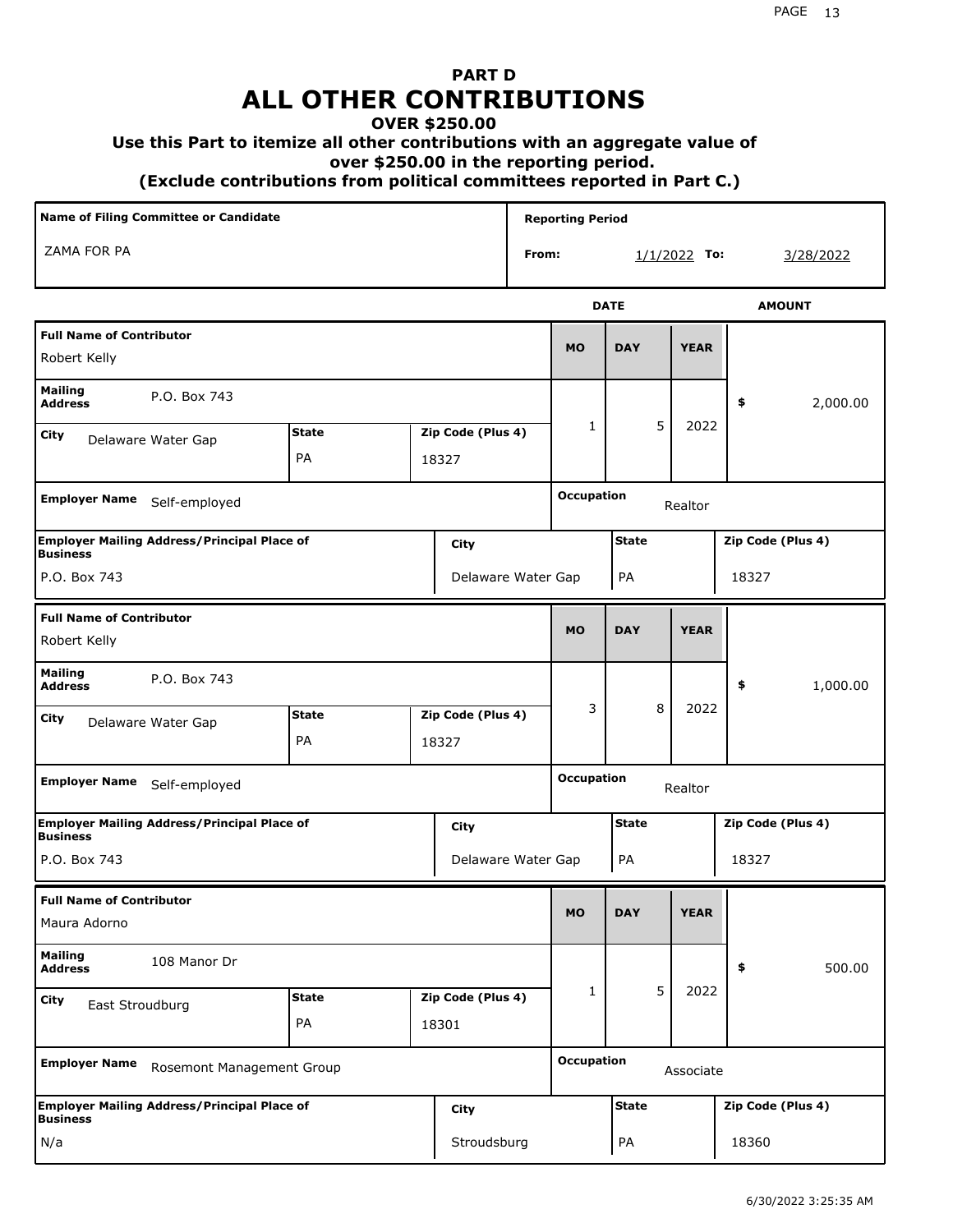| <b>Full Name of Contributor</b>                            |                                                    |              |                   |                   |              |                   |                    |          |
|------------------------------------------------------------|----------------------------------------------------|--------------|-------------------|-------------------|--------------|-------------------|--------------------|----------|
| Vincent Assetta                                            |                                                    |              |                   | <b>MO</b>         | <b>DAY</b>   | <b>YEAR</b>       |                    |          |
| <b>Mailing</b><br><b>Address</b>                           | 400 N Michael St                                   |              |                   |                   |              |                   | \$                 | 2,000.00 |
| <b>City</b><br><b>Saint Marys</b>                          |                                                    | <b>State</b> | Zip Code (Plus 4) | 3                 | 6            | 2022              |                    |          |
|                                                            |                                                    | PA           | 15857             |                   |              |                   |                    |          |
| <b>Employer Name</b>                                       | Straub Brewery                                     |              |                   | <b>Occupation</b> |              | <b>Brewmaster</b> |                    |          |
|                                                            | <b>Employer Mailing Address/Principal Place of</b> |              | City              |                   | <b>State</b> |                   | Zip Code (Plus 4)  |          |
| <b>Business</b><br>303 Sorg St.                            |                                                    |              | Saint Marys       |                   | PA           |                   | 15857              |          |
| <b>Full Name of Contributor</b><br><b>FREDERICK BARNES</b> |                                                    |              |                   | <b>MO</b>         | <b>DAY</b>   | <b>YEAR</b>       |                    |          |
|                                                            |                                                    |              |                   |                   |              |                   |                    |          |
| <b>Mailing</b><br><b>Address</b>                           | 216 GREAT BEAR WAY                                 |              |                   |                   |              |                   | \$                 | 1,000.00 |
| <b>City</b><br>East Stroudsburg                            |                                                    | <b>State</b> | Zip Code (Plus 4) | 3                 | 14           | 2022              |                    |          |
|                                                            |                                                    | PA           | 18301             |                   |              |                   |                    |          |
| <b>Employer Name</b>                                       |                                                    |              |                   | <b>Occupation</b> |              |                   |                    |          |
|                                                            | Mountain Valley Orthopedics                        |              |                   |                   |              |                   | Orthopedic Surgeon |          |
| <b>Business</b>                                            | <b>Employer Mailing Address/Principal Place of</b> |              | City              |                   | <b>State</b> |                   | Zip Code (Plus 4)  |          |
| 600 Plaza Ct C                                             |                                                    |              | East Stroudsburg  |                   | PA           |                   | 18301              |          |
|                                                            |                                                    |              |                   |                   |              |                   |                    |          |
|                                                            |                                                    |              |                   |                   |              |                   |                    |          |
| <b>Full Name of Contributor</b><br>Andrea Becker           |                                                    |              |                   | <b>MO</b>         | <b>DAY</b>   | <b>YEAR</b>       |                    |          |
| <b>Mailing</b><br><b>Address</b>                           | 1161 Rydal Rd                                      |              |                   |                   |              |                   | \$                 | 500.00   |
| City<br>Jenkintown                                         |                                                    | <b>State</b> | Zip Code (Plus 4) | 2                 | 7            | 2022              |                    |          |
|                                                            |                                                    | PA           | 19046             |                   |              |                   |                    |          |
| <b>Employer Name</b>                                       | Lankenau Heart Group                               |              |                   | <b>Occupation</b> |              | Cardiologist      |                    |          |
|                                                            | <b>Employer Mailing Address/Principal Place of</b> |              | City              |                   | <b>State</b> |                   | Zip Code (Plus 4)  |          |
| <b>Business</b><br>930 Germantown Pike                     |                                                    |              | Plymouth Meeting  |                   | PA           |                   | 19462              |          |
| <b>Full Name of Contributor</b>                            |                                                    |              |                   |                   |              |                   |                    |          |
| Rajesh Bhagat                                              |                                                    |              |                   | <b>MO</b>         | <b>DAY</b>   | <b>YEAR</b>       |                    |          |
| <b>Mailing</b><br><b>Address</b>                           | 2181 Glenbrook DV                                  |              |                   |                   |              |                   | \$                 | 500.00   |
| City                                                       |                                                    | <b>State</b> | Zip Code (Plus 4) | 3                 | 14           | 2022              |                    |          |
| Stroudsburg                                                |                                                    | PA           | 18360             |                   |              |                   |                    |          |
| <b>Employer Name</b>                                       | Lehigh Valley Health Network                       |              |                   | <b>Occupation</b> |              | Doctor            |                    |          |
| <b>Business</b>                                            | <b>Employer Mailing Address/Principal Place of</b> |              | <b>City</b>       |                   | <b>State</b> |                   | Zip Code (Plus 4)  |          |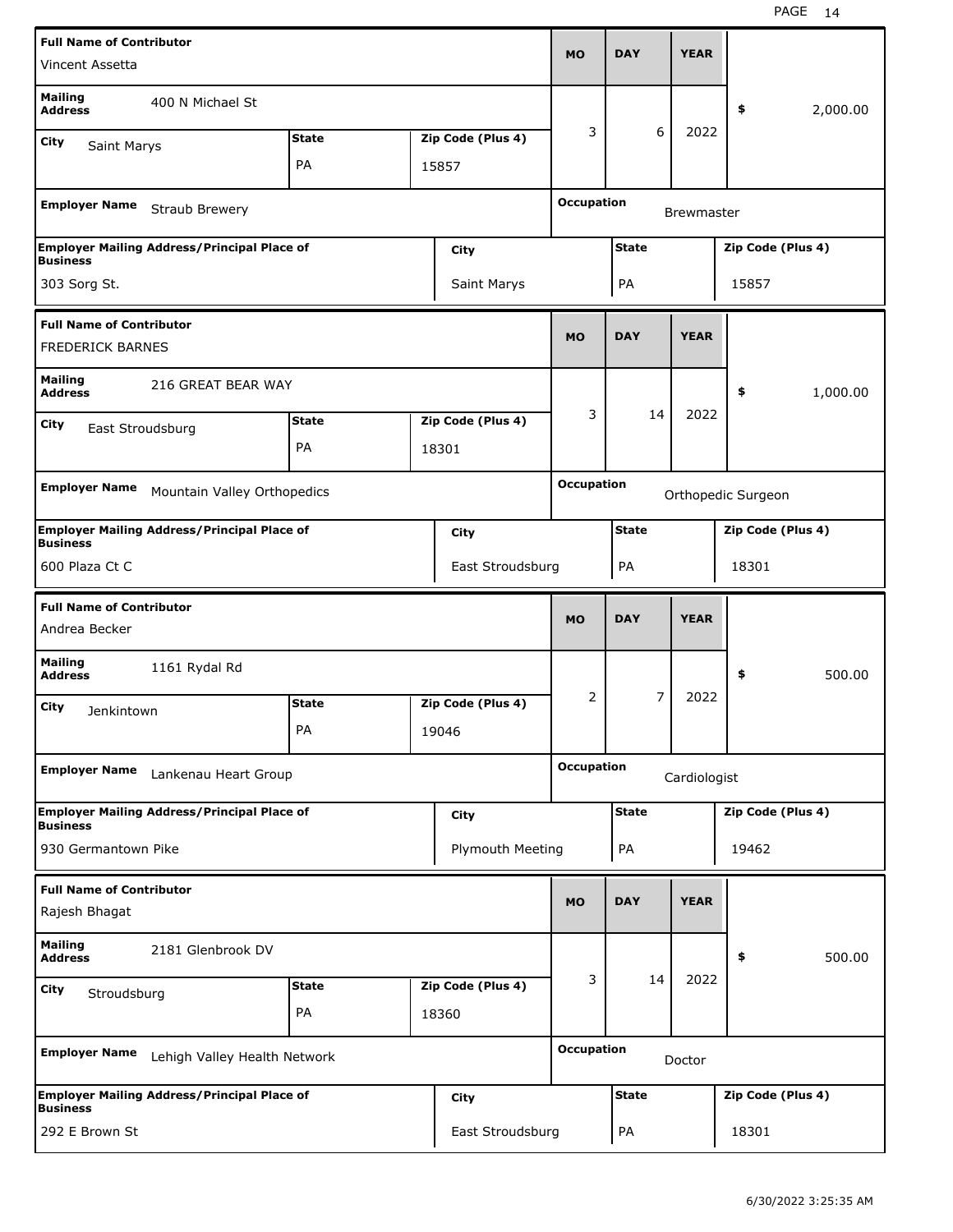| <b>Full Name of Contributor</b>                        |                                                    |              |                   |                   |                |             |                   |          |
|--------------------------------------------------------|----------------------------------------------------|--------------|-------------------|-------------------|----------------|-------------|-------------------|----------|
| Drupad Bhatt                                           |                                                    |              |                   | <b>MO</b>         | <b>DAY</b>     | <b>YEAR</b> |                   |          |
| <b>Mailing</b><br><b>Address</b>                       | 202 Summit Dr                                      |              |                   |                   |                |             | \$                | 1,000.00 |
| City<br>Stroudsburg                                    |                                                    | <b>State</b> | Zip Code (Plus 4) | 3                 | 14             | 2022        |                   |          |
|                                                        |                                                    | PA           | 18360             |                   |                |             |                   |          |
| <b>Employer Name</b>                                   | Self-employed                                      |              |                   | <b>Occupation</b> |                | Doctor      |                   |          |
|                                                        | <b>Employer Mailing Address/Principal Place of</b> |              | City              |                   | <b>State</b>   |             | Zip Code (Plus 4) |          |
| <b>Business</b><br>500 Plaza C, Suite C                |                                                    |              | East Stroudsburg  |                   | PA             |             | 18301             |          |
|                                                        |                                                    |              |                   |                   |                |             |                   |          |
| <b>Full Name of Contributor</b><br><b>Thomas Blair</b> |                                                    |              |                   | <b>MO</b>         | <b>DAY</b>     | <b>YEAR</b> |                   |          |
| <b>Mailing</b><br><b>Address</b>                       | 11610 Highland Farm Rd                             |              |                   |                   |                |             | \$                | 2,500.00 |
| City<br>Potomac                                        |                                                    | <b>State</b> | Zip Code (Plus 4) | 2                 | 23             | 2022        |                   |          |
|                                                        |                                                    | MD           | 20854             |                   |                |             |                   |          |
| <b>Employer Name</b>                                   |                                                    |              |                   | <b>Occupation</b> |                |             |                   |          |
|                                                        | n/a                                                |              |                   |                   |                | Retired     |                   |          |
| <b>Business</b>                                        | <b>Employer Mailing Address/Principal Place of</b> |              | <b>City</b>       |                   | <b>State</b>   |             | Zip Code (Plus 4) |          |
| 11610 Highland Farm Rd                                 |                                                    |              | Potomac           |                   | MD             |             | 20854             |          |
|                                                        |                                                    |              |                   |                   |                |             |                   |          |
|                                                        |                                                    |              |                   |                   |                |             |                   |          |
| <b>Full Name of Contributor</b><br>Bhavna Chhabria     |                                                    |              |                   | <b>MO</b>         | <b>DAY</b>     | <b>YEAR</b> |                   |          |
| <b>Mailing</b><br><b>Address</b>                       | 3 Parkinsons Road                                  |              |                   |                   |                |             | \$                | 1,000.00 |
| City                                                   |                                                    | <b>State</b> | Zip Code (Plus 4) | 3                 | 14             | 2022        |                   |          |
| East Stroudsburg                                       |                                                    | РA           | 18301             |                   |                |             |                   |          |
| <b>Employer Name</b>                                   | St Lukes University Health Network                 |              |                   | <b>Occupation</b> |                | Doctor      |                   |          |
|                                                        | <b>Employer Mailing Address/Principal Place of</b> |              | <b>City</b>       |                   | <b>State</b>   |             | Zip Code (Plus 4) |          |
| <b>Business</b><br>3 Parkinsons Road                   |                                                    |              | East Stroudsburg  |                   | PA             |             | 18301             |          |
| <b>Full Name of Contributor</b>                        |                                                    |              |                   |                   |                |             |                   |          |
| Darell Covington                                       |                                                    |              |                   | <b>MO</b>         | <b>DAY</b>     | <b>YEAR</b> |                   |          |
| <b>Mailing</b><br><b>Address</b>                       | 2659 Wigwam Park Rd                                |              |                   |                   |                |             | \$                | 1,000.00 |
| <b>City</b>                                            |                                                    | <b>State</b> | Zip Code (Plus 4) | 2                 | $\overline{7}$ | 2022        |                   |          |
| East Stroudsburg                                       |                                                    | PA           | 18301             |                   |                |             |                   |          |
| <b>Employer Name</b>                                   | Lehigh Valley Health Network                       |              |                   | <b>Occupation</b> |                | MD          |                   |          |
| <b>Business</b>                                        | <b>Employer Mailing Address/Principal Place of</b> |              | <b>City</b>       |                   | <b>State</b>   |             | Zip Code (Plus 4) |          |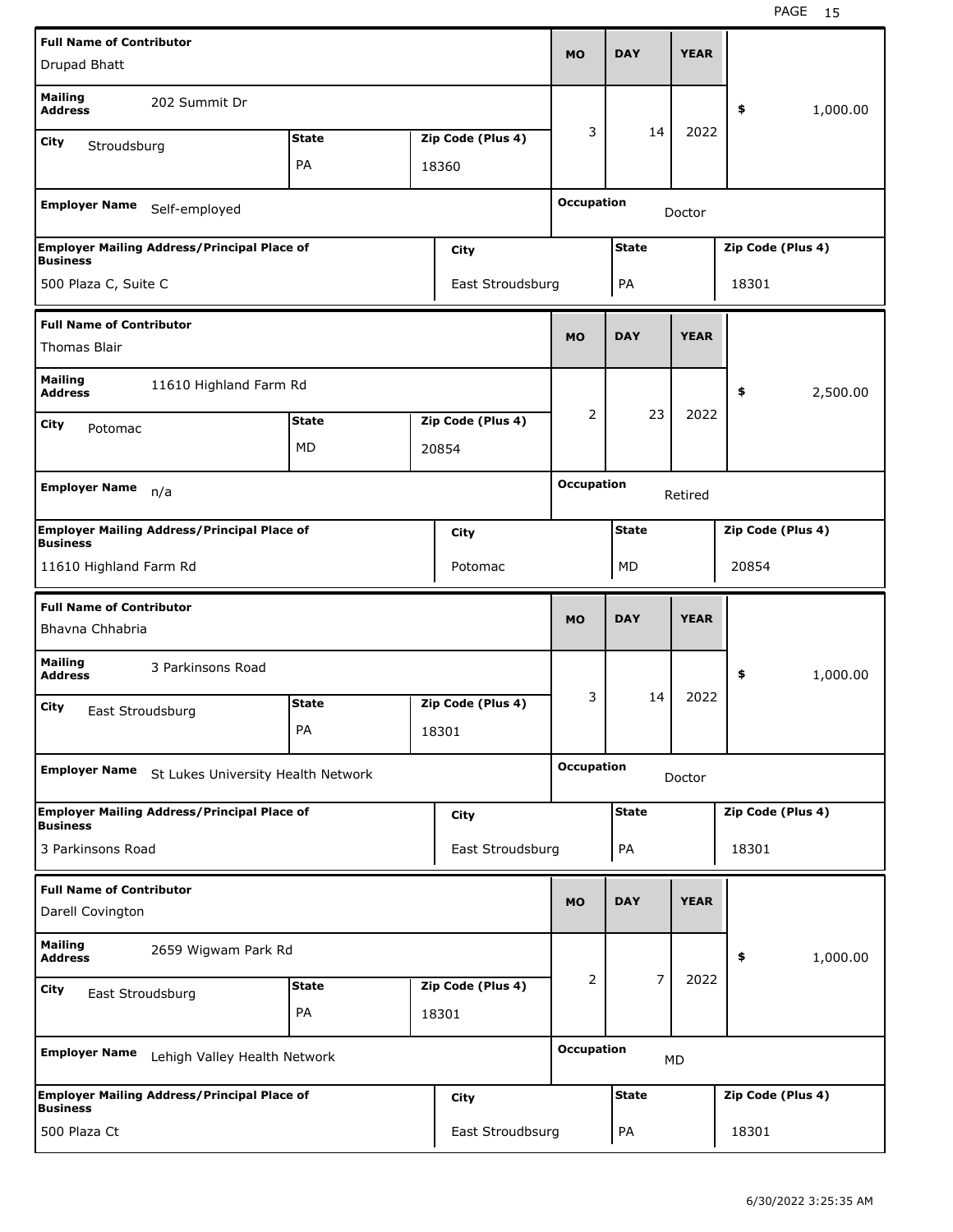| <b>Full Name of Contributor</b>                 |                                                    |              |                   |                   |              |             |                   |          |
|-------------------------------------------------|----------------------------------------------------|--------------|-------------------|-------------------|--------------|-------------|-------------------|----------|
| Darell Covington                                |                                                    |              |                   | <b>MO</b>         | <b>DAY</b>   | <b>YEAR</b> |                   |          |
| <b>Mailing</b><br><b>Address</b>                | 2659 Wigwam Park Rd                                |              |                   |                   |              |             | \$                | 300.00   |
| <b>City</b><br>East Stroudsburg                 |                                                    | <b>State</b> | Zip Code (Plus 4) | 3                 | 8            | 2022        |                   |          |
|                                                 |                                                    | PA           | 18301             |                   |              |             |                   |          |
|                                                 |                                                    |              |                   |                   |              |             |                   |          |
| <b>Employer Name</b>                            | Lehigh Valley Health Network                       |              |                   | <b>Occupation</b> |              | <b>MD</b>   |                   |          |
| <b>Business</b>                                 | <b>Employer Mailing Address/Principal Place of</b> |              | City              |                   | <b>State</b> |             | Zip Code (Plus 4) |          |
| 500 Plaza Ct                                    |                                                    |              | East Stroudbsurg  |                   | PA           |             | 18301             |          |
| <b>Full Name of Contributor</b>                 |                                                    |              |                   |                   |              |             |                   |          |
| Darell Covington                                |                                                    |              |                   | <b>MO</b>         | <b>DAY</b>   | <b>YEAR</b> |                   |          |
| <b>Mailing</b><br><b>Address</b>                | 2659 Wigwam Park Rd                                |              |                   |                   |              |             | \$                | 1,000.00 |
| <b>City</b><br>East Stroudsburg                 |                                                    | <b>State</b> | Zip Code (Plus 4) | 3                 | 8            | 2022        |                   |          |
|                                                 |                                                    | PA           | 18301             |                   |              |             |                   |          |
|                                                 |                                                    |              |                   |                   |              |             |                   |          |
| <b>Employer Name</b>                            | Lehigh Valley Health Network                       |              |                   | <b>Occupation</b> |              | <b>MD</b>   |                   |          |
| <b>Business</b>                                 | <b>Employer Mailing Address/Principal Place of</b> |              | <b>City</b>       |                   | <b>State</b> |             | Zip Code (Plus 4) |          |
| 500 Plaza Ct                                    |                                                    |              | East Stroudbsurg  |                   | PA           |             | 18301             |          |
|                                                 |                                                    |              |                   |                   |              |             |                   |          |
| <b>Full Name of Contributor</b>                 |                                                    |              |                   |                   |              |             |                   |          |
| Joseph Eshun                                    |                                                    |              |                   | <b>MO</b>         | <b>DAY</b>   | <b>YEAR</b> |                   |          |
| <b>Mailing</b><br><b>Address</b>                | 5108 Arthur Ave                                    |              |                   |                   |              |             | \$                | 100.00   |
| City                                            |                                                    | <b>State</b> | Zip Code (Plus 4) | 2                 | 6            | 2022        |                   |          |
| East Stroudsburg                                |                                                    | PA           | 18301             |                   |              |             |                   |          |
| <b>Employer Name</b>                            | n/a                                                |              |                   | <b>Occupation</b> |              | Retired     |                   |          |
|                                                 | <b>Employer Mailing Address/Principal Place of</b> |              | City              |                   | <b>State</b> |             | Zip Code (Plus 4) |          |
| <b>Business</b><br>5108 Arthur Ave              |                                                    |              | East Stroudsburg  |                   | PA           |             | 18301             |          |
|                                                 |                                                    |              |                   |                   |              |             |                   |          |
| <b>Full Name of Contributor</b><br>Joseph Eshun |                                                    |              |                   | <b>MO</b>         | <b>DAY</b>   | <b>YEAR</b> |                   |          |
| <b>Mailing</b><br><b>Address</b>                | 5108 Arthur Ave                                    |              |                   |                   |              |             | \$                | 300.00   |
| City                                            |                                                    | <b>State</b> | Zip Code (Plus 4) | 3                 | 14           | 2022        |                   |          |
| East Stroudsburg                                |                                                    | PA           | 18301             |                   |              |             |                   |          |
| <b>Employer Name</b>                            | n/a                                                |              |                   | <b>Occupation</b> |              | Retired     |                   |          |
| <b>Business</b>                                 | <b>Employer Mailing Address/Principal Place of</b> |              | City              |                   | <b>State</b> |             | Zip Code (Plus 4) |          |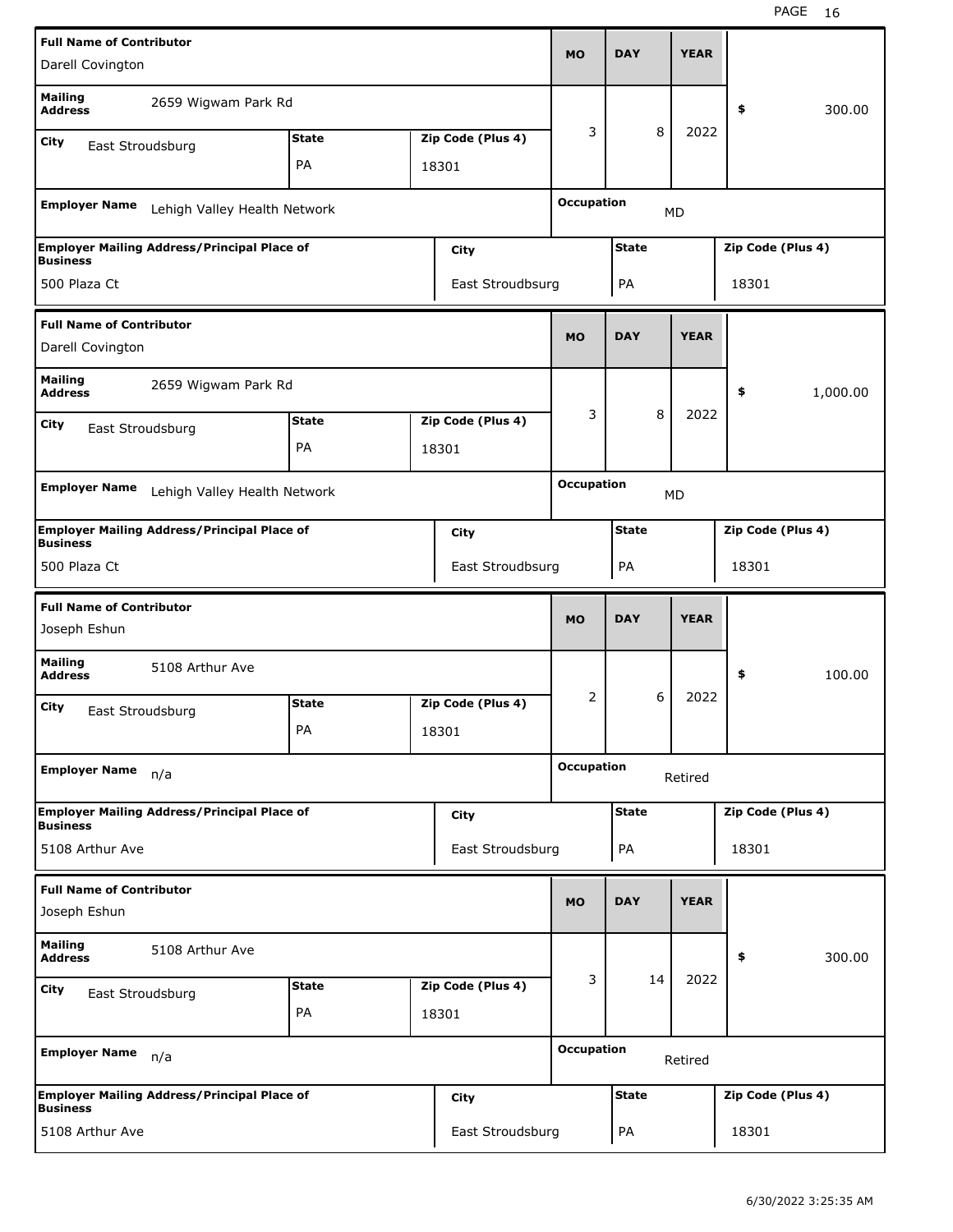| <b>Full Name of Contributor</b>                       |                                                    |              |                   |                   |              |               |                   |        |
|-------------------------------------------------------|----------------------------------------------------|--------------|-------------------|-------------------|--------------|---------------|-------------------|--------|
| Sandra Fardo                                          |                                                    |              |                   | <b>MO</b>         | <b>DAY</b>   | <b>YEAR</b>   |                   |        |
| <b>Mailing</b><br><b>Address</b>                      | 170 Ann Lane                                       |              |                   |                   |              |               | \$                | 300.00 |
| City<br>Tannersville                                  |                                                    | <b>State</b> | Zip Code (Plus 4) | 3                 | 14           | 2022          |                   |        |
|                                                       |                                                    | PA           | 18372             |                   |              |               |                   |        |
| <b>Employer Name</b>                                  | Self-employed                                      |              |                   | <b>Occupation</b> |              | Self-employed |                   |        |
| <b>Business</b>                                       | <b>Employer Mailing Address/Principal Place of</b> |              | City              |                   | <b>State</b> |               | Zip Code (Plus 4) |        |
| 170 Ann Lane                                          |                                                    |              | Tannersville      |                   | PA           |               | 18372             |        |
| <b>Full Name of Contributor</b><br>William Hamilton   |                                                    |              |                   | <b>MO</b>         | <b>DAY</b>   | <b>YEAR</b>   |                   |        |
| <b>Mailing</b><br><b>Address</b>                      | 160 Gap Dr                                         |              |                   |                   |              |               | \$                | 300.00 |
| <b>City</b>                                           |                                                    | <b>State</b> | Zip Code (Plus 4) | 3                 | 14           | 2022          |                   |        |
| Stroudsburg                                           |                                                    | PA           | 18360             |                   |              |               |                   |        |
|                                                       |                                                    |              |                   |                   |              |               |                   |        |
| <b>Employer Name</b>                                  | n/a                                                |              |                   | <b>Occupation</b> |              | Retired       |                   |        |
| <b>Business</b>                                       | <b>Employer Mailing Address/Principal Place of</b> |              | City              |                   | <b>State</b> |               | Zip Code (Plus 4) |        |
| 160 Gap Dr                                            |                                                    |              | Stroudsburg       |                   | PA           |               | 18360             |        |
|                                                       |                                                    |              |                   |                   |              |               |                   |        |
| <b>Full Name of Contributor</b><br><b>RUTH HANLIN</b> |                                                    |              |                   | <b>MO</b>         | <b>DAY</b>   | <b>YEAR</b>   |                   |        |
| <b>Mailing</b><br><b>Address</b>                      | 209 MAIN ST APT C                                  |              |                   |                   |              |               | \$                | 100.00 |
| City                                                  |                                                    | <b>State</b> | Zip Code (Plus 4) | 1                 | 20           | 2022          |                   |        |
| <b>HORSEHEADS</b>                                     |                                                    | <b>NY</b>    | 01485             |                   |              |               |                   |        |
| <b>Employer Name</b>                                  | Retired                                            |              |                   | <b>Occupation</b> |              | Retired       |                   |        |
|                                                       | <b>Employer Mailing Address/Principal Place of</b> |              | <b>City</b>       |                   | <b>State</b> |               | Zip Code (Plus 4) |        |
| <b>Business</b><br>209 MAIN ST APT C                  |                                                    |              | <b>HORSEHEADS</b> |                   | <b>NY</b>    |               | 01485             |        |
| <b>Full Name of Contributor</b><br><b>RUTH HANLIN</b> |                                                    |              |                   | <b>MO</b>         | <b>DAY</b>   | <b>YEAR</b>   |                   |        |
| <b>Mailing</b><br><b>Address</b>                      | 209 MAIN ST APT C                                  |              |                   |                   |              |               | \$                | 100.00 |
| City                                                  |                                                    | <b>State</b> | Zip Code (Plus 4) | 2                 | 12           | 2022          |                   |        |
| HORSEHEADS                                            |                                                    | <b>NY</b>    | 01485             |                   |              |               |                   |        |
| <b>Employer Name</b>                                  | Retired                                            |              |                   | <b>Occupation</b> |              | Retired       |                   |        |
| <b>Business</b>                                       | <b>Employer Mailing Address/Principal Place of</b> |              | <b>City</b>       |                   | <b>State</b> |               | Zip Code (Plus 4) |        |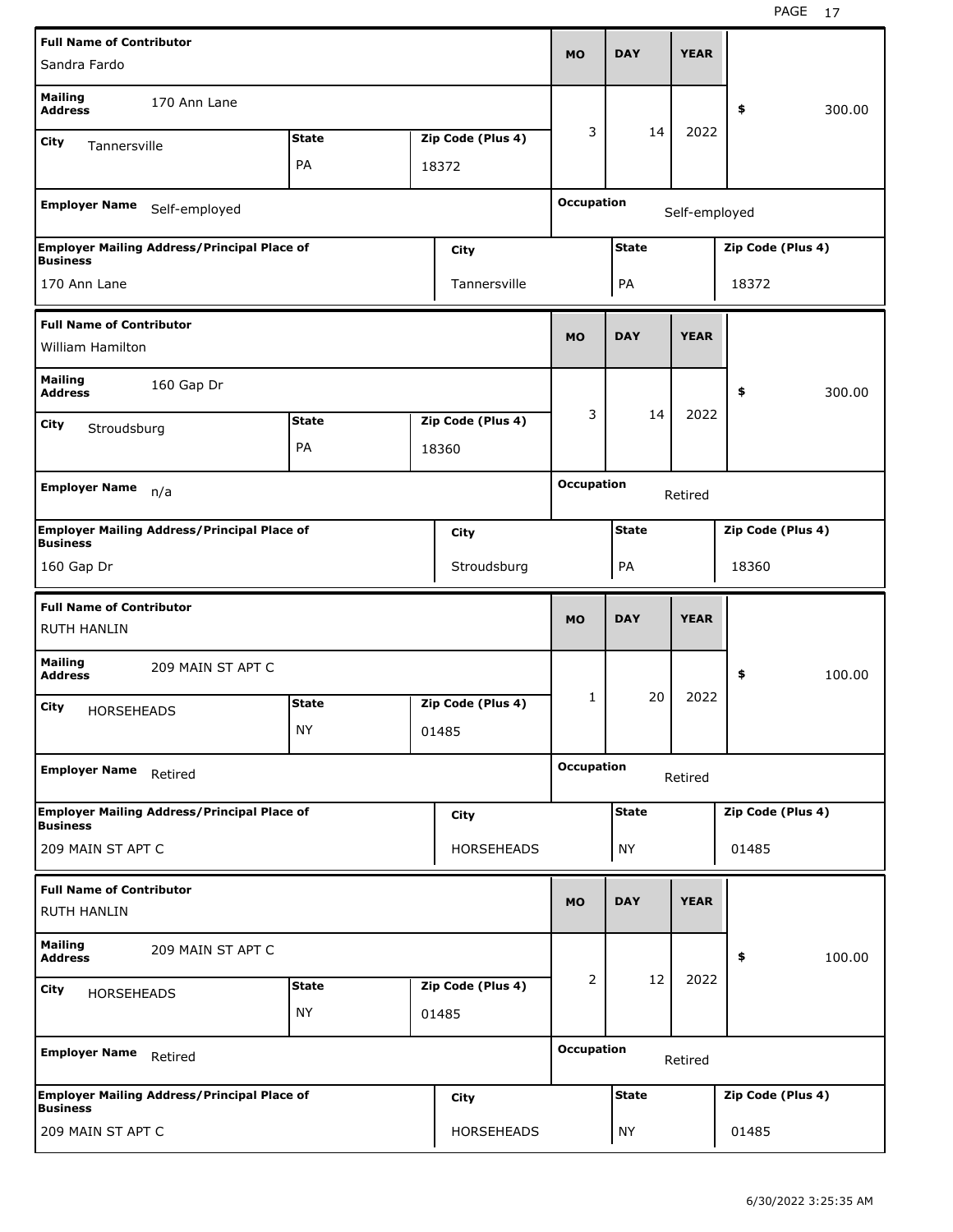| <b>Full Name of Contributor</b><br><b>RUTH HANLIN</b> |                                                    |              |                   | <b>MO</b>         | <b>DAY</b>   | <b>YEAR</b> |                   |          |
|-------------------------------------------------------|----------------------------------------------------|--------------|-------------------|-------------------|--------------|-------------|-------------------|----------|
| <b>Mailing</b><br><b>Address</b>                      | 209 MAIN ST APT C                                  |              |                   |                   |              |             | \$                | 75.00    |
| City                                                  |                                                    | <b>State</b> | Zip Code (Plus 4) | 2                 | 28           | 2022        |                   |          |
| <b>HORSEHEADS</b>                                     |                                                    | <b>NY</b>    | 01485             |                   |              |             |                   |          |
|                                                       |                                                    |              |                   |                   |              |             |                   |          |
| <b>Employer Name</b>                                  | Retired                                            |              |                   | <b>Occupation</b> |              | Retired     |                   |          |
| <b>Business</b>                                       | <b>Employer Mailing Address/Principal Place of</b> |              | City              |                   | <b>State</b> |             | Zip Code (Plus 4) |          |
| 209 MAIN ST APT C                                     |                                                    |              | <b>HORSEHEADS</b> |                   | <b>NY</b>    |             | 01485             |          |
| <b>Full Name of Contributor</b>                       |                                                    |              |                   |                   |              |             |                   |          |
| Ian Harrop                                            |                                                    |              |                   | <b>MO</b>         | <b>DAY</b>   | <b>YEAR</b> |                   |          |
| <b>Mailing</b><br><b>Address</b>                      | 204 Park Ln                                        |              |                   |                   |              |             | \$                | 1,000.00 |
| City<br>Ithaca                                        |                                                    | <b>State</b> | Zip Code (Plus 4) | 1                 | 23           | 2022        |                   |          |
|                                                       |                                                    | <b>NY</b>    | 14850             |                   |              |             |                   |          |
|                                                       |                                                    |              |                   |                   |              |             |                   |          |
| <b>Employer Name</b>                                  | Corning In.                                        |              |                   | <b>Occupation</b> |              | Finance     |                   |          |
| <b>Business</b>                                       | <b>Employer Mailing Address/Principal Place of</b> |              | City              |                   | <b>State</b> |             | Zip Code (Plus 4) |          |
| 1 Riverfront Plz                                      |                                                    |              | Corning           |                   | <b>NY</b>    |             | 14831             |          |
|                                                       |                                                    |              |                   |                   |              |             |                   |          |
|                                                       |                                                    |              |                   |                   |              |             |                   |          |
| <b>Full Name of Contributor</b><br>Mary Anne Heeter   |                                                    |              |                   | <b>MO</b>         | <b>DAY</b>   | <b>YEAR</b> |                   |          |
| <b>Mailing</b><br><b>Address</b>                      | 137 Seavey Lane                                    |              |                   |                   |              |             | \$                | 300.00   |
| City                                                  |                                                    | <b>State</b> | Zip Code (Plus 4) | 3                 | 8            | 2022        |                   |          |
| Stroudsburg                                           |                                                    | PA           | 18360             |                   |              |             |                   |          |
| <b>Employer Name</b>                                  | n/a                                                |              |                   | <b>Occupation</b> |              | Retired     |                   |          |
|                                                       | <b>Employer Mailing Address/Principal Place of</b> |              | City              |                   | <b>State</b> |             | Zip Code (Plus 4) |          |
| <b>Business</b><br>137 Seavey Lane                    |                                                    |              | Stroudsburg       |                   | PA           |             | 18360             |          |
| <b>Full Name of Contributor</b>                       |                                                    |              |                   |                   |              |             |                   |          |
| Donna Hodge                                           |                                                    |              |                   | <b>MO</b>         | <b>DAY</b>   | <b>YEAR</b> |                   |          |
| <b>Mailing</b><br><b>Address</b>                      | 51 Ransberry Ave                                   |              |                   |                   |              |             | \$                | 300.00   |
| City                                                  |                                                    | <b>State</b> | Zip Code (Plus 4) | 3                 | 14           | 2022        |                   |          |
| East Stroudbsurg                                      |                                                    | PA           | 18301             |                   |              |             |                   |          |
| <b>Employer Name</b>                                  | East Stroudsburg University                        |              |                   | <b>Occupation</b> |              | Professor   |                   |          |
| <b>Business</b>                                       | <b>Employer Mailing Address/Principal Place of</b> |              | City              |                   | <b>State</b> |             | Zip Code (Plus 4) |          |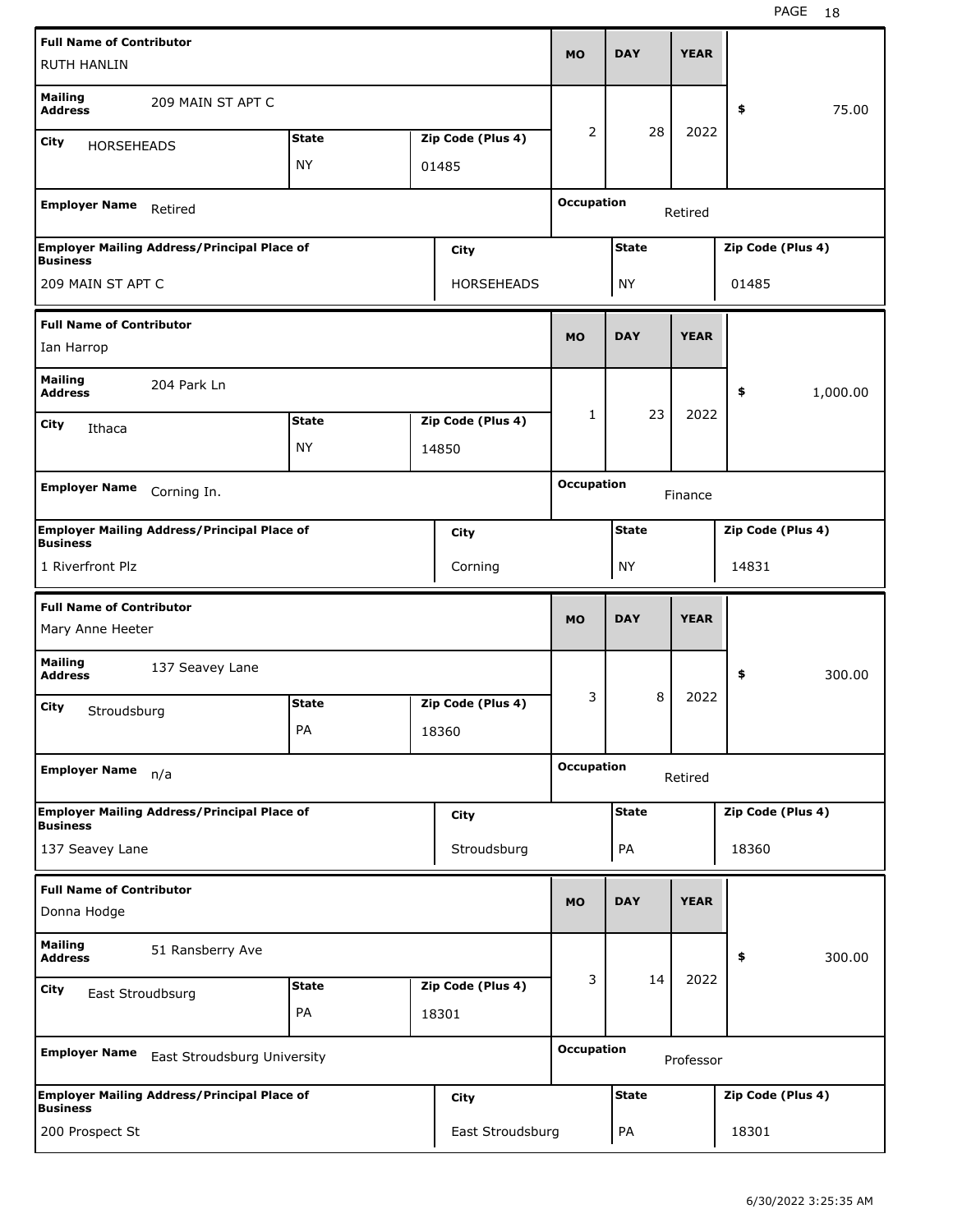| <b>Full Name of Contributor</b>                  |                                                    |              |                   |                   |              |               |                   |          |
|--------------------------------------------------|----------------------------------------------------|--------------|-------------------|-------------------|--------------|---------------|-------------------|----------|
| Melvin Howard                                    |                                                    |              |                   | <b>MO</b>         | <b>DAY</b>   | <b>YEAR</b>   |                   |          |
| <b>Mailing</b><br><b>Address</b>                 | 2425 Fleetwing Dr                                  |              |                   |                   |              |               | \$                | 150.00   |
| City<br>Levittown                                |                                                    | <b>State</b> | Zip Code (Plus 4) | 2                 | 13           | 2022          |                   |          |
|                                                  |                                                    | PA           | 19057             |                   |              |               |                   |          |
| <b>Employer Name</b>                             | The People's Chruch of Christ                      |              |                   | <b>Occupation</b> |              | Senior Pastor |                   |          |
|                                                  | <b>Employer Mailing Address/Principal Place of</b> |              | City              |                   | <b>State</b> |               | Zip Code (Plus 4) |          |
| <b>Business</b><br>1141 Harrison Street          |                                                    |              | Bristol           |                   | PA           |               | 19007             |          |
| <b>Full Name of Contributor</b><br>Melvin Howard |                                                    |              |                   | <b>MO</b>         | <b>DAY</b>   | <b>YEAR</b>   |                   |          |
| <b>Mailing</b><br><b>Address</b>                 | 2425 Fleetwing Dr                                  |              |                   |                   |              |               | \$                | 250.00   |
| City<br>Levittown                                |                                                    | <b>State</b> | Zip Code (Plus 4) | 3                 | 11           | 2022          |                   |          |
|                                                  |                                                    | PA           | 19057             |                   |              |               |                   |          |
| <b>Employer Name</b>                             | The People's Chruch of Christ                      |              |                   | <b>Occupation</b> |              | Senior Pastor |                   |          |
|                                                  | <b>Employer Mailing Address/Principal Place of</b> |              | City              |                   | <b>State</b> |               | Zip Code (Plus 4) |          |
| <b>Business</b><br>1141 Harrison Street          |                                                    |              | Bristol           |                   | PA           |               | 19007             |          |
|                                                  |                                                    |              |                   |                   |              |               |                   |          |
|                                                  |                                                    |              |                   |                   |              |               |                   |          |
| <b>Full Name of Contributor</b><br>Suman Katara  |                                                    |              |                   | <b>MO</b>         | <b>DAY</b>   | <b>YEAR</b>   |                   |          |
| <b>Mailing</b><br><b>Address</b>                 | 3 Parkinsons Road                                  |              |                   |                   |              |               | \$                | 1,000.00 |
| City                                             |                                                    | <b>State</b> | Zip Code (Plus 4) | 3                 | 14           | 2022          |                   |          |
| East Stroudsburg                                 |                                                    | PA           | 18301             |                   |              |               |                   |          |
| <b>Employer Name</b>                             | St Lukes University Health Network                 |              |                   | <b>Occupation</b> |              | Doctor        |                   |          |
|                                                  | <b>Employer Mailing Address/Principal Place of</b> |              | <b>City</b>       |                   | <b>State</b> |               | Zip Code (Plus 4) |          |
| <b>Business</b><br>3 Parkinsons Road             |                                                    |              | East Stroudsburg  |                   | PA           |               | 18301             |          |
| <b>Full Name of Contributor</b><br>Marlene Maula |                                                    |              |                   | <b>MO</b>         | <b>DAY</b>   | <b>YEAR</b>   |                   |          |
| <b>Mailing</b><br><b>Address</b>                 | 70 Jonathans Way                                   |              |                   |                   |              |               | \$                | 300.00   |
| City                                             |                                                    | <b>State</b> | Zip Code (Plus 4) | 3                 | 14           | 2022          |                   |          |
| Henryville                                       |                                                    | PA           | 18332             |                   |              |               |                   |          |
| <b>Employer Name</b>                             | Self-employed                                      |              |                   | <b>Occupation</b> |              | Self-employed |                   |          |
| <b>Business</b>                                  | <b>Employer Mailing Address/Principal Place of</b> |              | <b>City</b>       |                   | <b>State</b> |               | Zip Code (Plus 4) |          |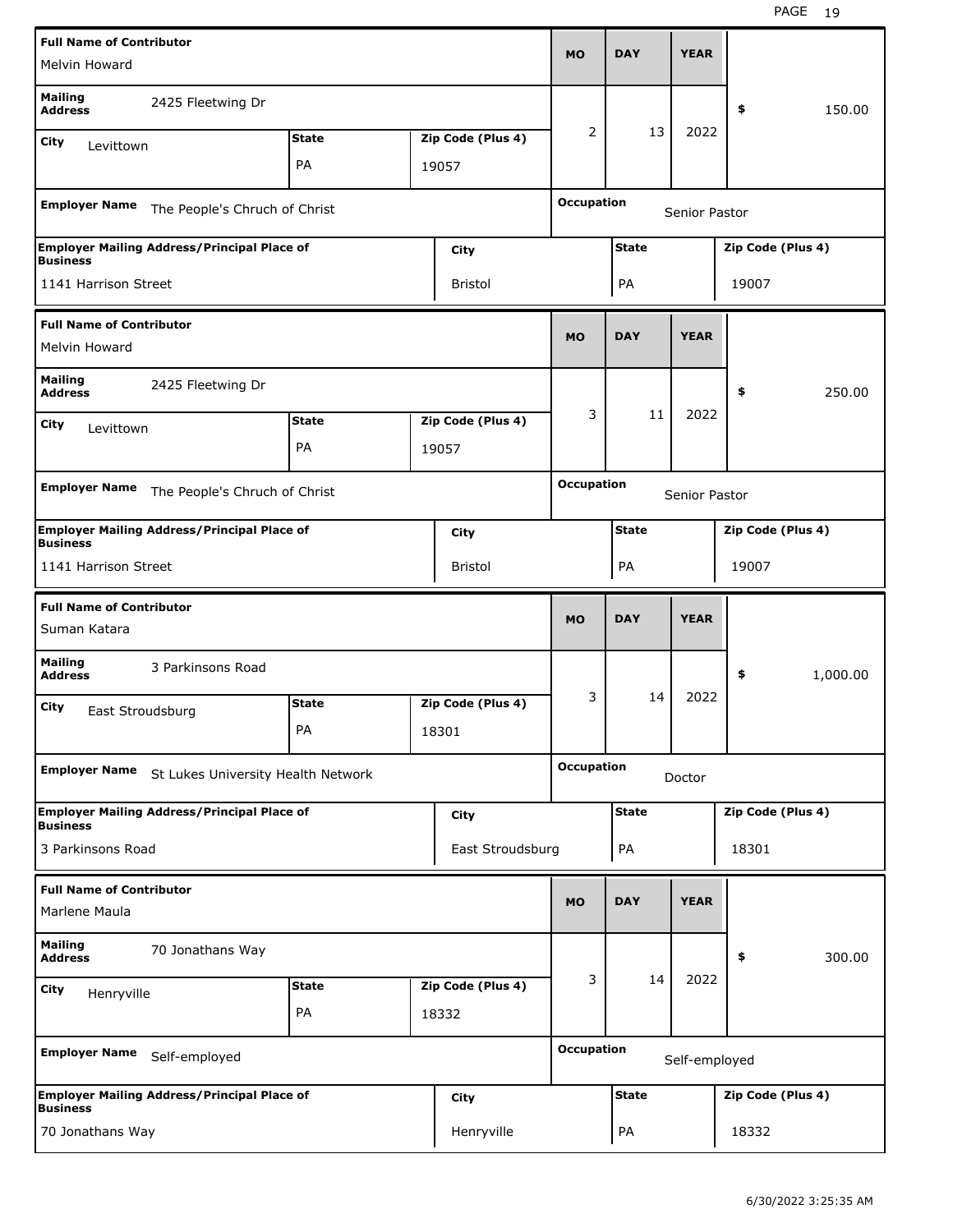| <b>Full Name of Contributor</b>                |                                                    |              |                   |                   |              |               |                   |          |
|------------------------------------------------|----------------------------------------------------|--------------|-------------------|-------------------|--------------|---------------|-------------------|----------|
| Matthew Connell                                |                                                    |              |                   | <b>MO</b>         | <b>DAY</b>   | <b>YEAR</b>   |                   |          |
| <b>Mailing</b><br><b>Address</b>               | 775 N Keel Ridge Rd                                |              |                   |                   |              |               | \$                | 1,000.00 |
| <b>City</b><br>Hermitage                       |                                                    | <b>State</b> | Zip Code (Plus 4) | 2                 | 4            | 2022          |                   |          |
|                                                |                                                    | PA           | 16148             |                   |              |               |                   |          |
| <b>Employer Name</b>                           | County of Mercer                                   |              |                   | <b>Occupation</b> |              | Commissioner  |                   |          |
|                                                | <b>Employer Mailing Address/Principal Place of</b> |              | City              |                   | <b>State</b> |               | Zip Code (Plus 4) |          |
| <b>Business</b><br>120 S Diamond St            |                                                    |              | Mercer            |                   | PA           |               | 16137             |          |
| <b>Full Name of Contributor</b>                |                                                    |              |                   |                   |              |               |                   |          |
| Marion Mckeithan                               |                                                    |              |                   | <b>MO</b>         | <b>DAY</b>   | <b>YEAR</b>   |                   |          |
| <b>Mailing</b><br><b>Address</b>               | 130 Aileen Dr                                      |              |                   |                   |              |               | \$                | 500.00   |
| City<br>Lansdale                               |                                                    | <b>State</b> | Zip Code (Plus 4) | 2                 | 15           | 2022          |                   |          |
|                                                |                                                    | PA           | 19446             |                   |              |               |                   |          |
|                                                |                                                    |              |                   | <b>Occupation</b> |              |               |                   |          |
| <b>Employer Name</b>                           | Self-employed                                      |              |                   |                   |              | Self-employed |                   |          |
| <b>Business</b>                                | <b>Employer Mailing Address/Principal Place of</b> |              | City              |                   | <b>State</b> |               | Zip Code (Plus 4) |          |
| 130 Aileen Dr                                  |                                                    |              | Lansdale          |                   | PA           |               | 19446             |          |
|                                                |                                                    |              |                   |                   |              |               |                   |          |
|                                                |                                                    |              |                   |                   |              |               |                   |          |
| <b>Full Name of Contributor</b><br>James Moyer |                                                    |              |                   | <b>MO</b>         | <b>DAY</b>   | <b>YEAR</b>   |                   |          |
| <b>Mailing</b><br><b>Address</b>               | 3963 Victors Way                                   |              |                   |                   |              |               | \$                | 500.00   |
| City<br>Easton                                 |                                                    | <b>State</b> | Zip Code (Plus 4) | 3                 | 11           | 2022          |                   |          |
|                                                |                                                    | PA           | 18045             |                   |              |               |                   |          |
| <b>Employer Name</b>                           | Self-employed                                      |              |                   | <b>Occupation</b> |              | Self-employed |                   |          |
|                                                | <b>Employer Mailing Address/Principal Place of</b> |              | <b>City</b>       |                   | <b>State</b> |               | Zip Code (Plus 4) |          |
| <b>Business</b><br>3963 Victors Way            |                                                    |              | Easton            |                   | PA           |               | 18045             |          |
| <b>Full Name of Contributor</b>                |                                                    |              |                   |                   |              |               |                   |          |
| <b>Brian Powers</b>                            |                                                    |              |                   | <b>MO</b>         | <b>DAY</b>   | <b>YEAR</b>   |                   |          |
| <b>Mailing</b><br><b>Address</b>               | 1359 Buck Ridge Dr                                 |              |                   |                   |              |               | \$                | 1,000.00 |
| <b>City</b>                                    |                                                    | <b>State</b> | Zip Code (Plus 4) | 3                 | 14           | 2022          |                   |          |
| Stroudsburg                                    |                                                    | PA           | 18360             |                   |              |               |                   |          |
| <b>Employer Name</b>                           | Mountain Valley Orthopedics                        |              |                   | <b>Occupation</b> |              | Doctor        |                   |          |
| <b>Business</b>                                | <b>Employer Mailing Address/Principal Place of</b> |              | <b>City</b>       |                   | <b>State</b> |               | Zip Code (Plus 4) |          |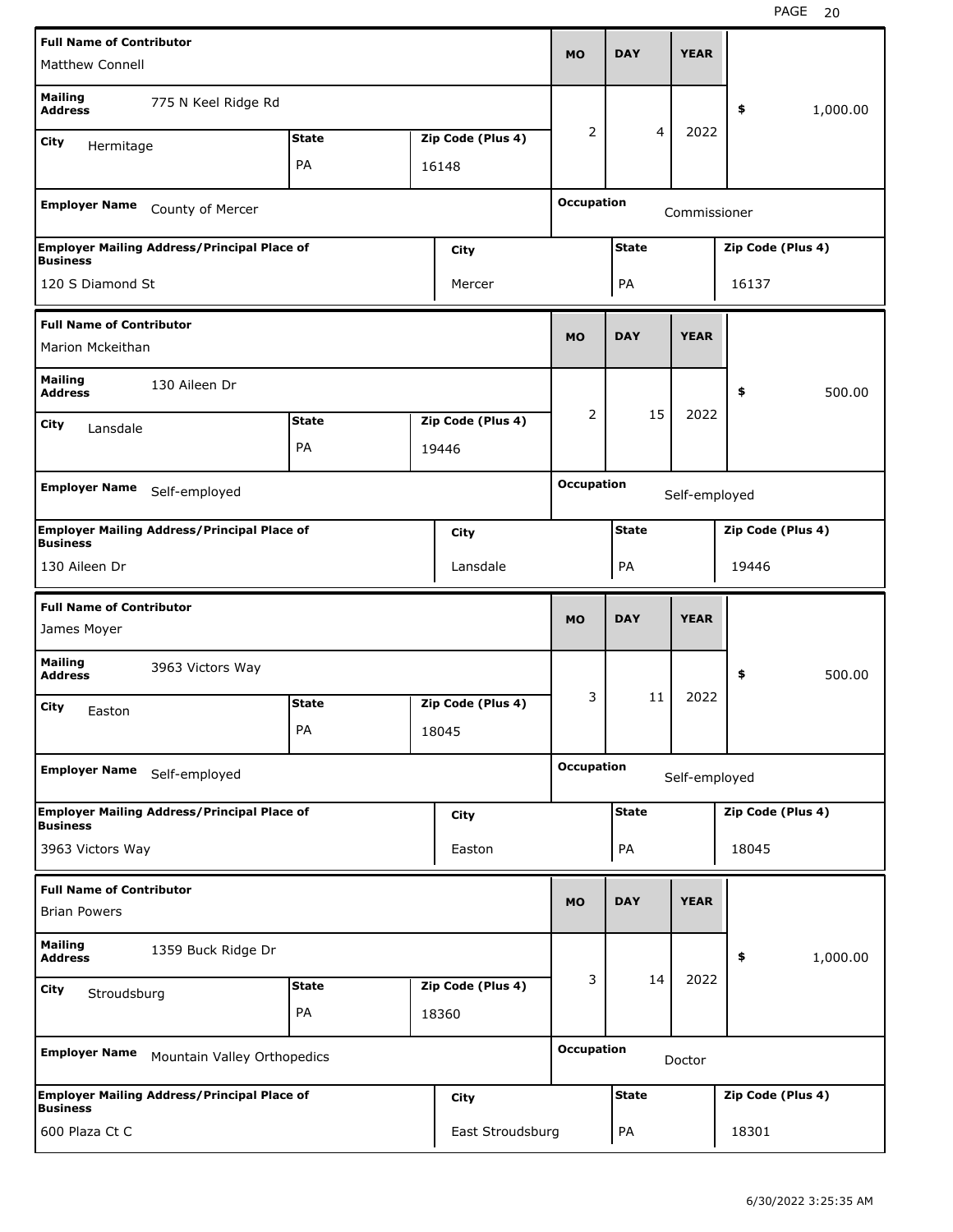| <b>Full Name of Contributor</b>                    |                                                    |              |                   |                   |              |               |                   |          |
|----------------------------------------------------|----------------------------------------------------|--------------|-------------------|-------------------|--------------|---------------|-------------------|----------|
| George Primiano                                    |                                                    |              |                   | MO                | <b>DAY</b>   | <b>YEAR</b>   |                   |          |
| <b>Mailing</b><br><b>Address</b>                   | 27 Club Court                                      |              |                   |                   |              |               | \$                | 1,000.00 |
| City<br>Stroudsburg                                |                                                    | <b>State</b> | Zip Code (Plus 4) | 3                 | 8            | 2022          |                   |          |
|                                                    |                                                    | PA           | 18360             |                   |              |               |                   |          |
| <b>Employer Name</b>                               | Lehigh Valley Health Network                       |              |                   | <b>Occupation</b> |              | Doctor        |                   |          |
| <b>Business</b>                                    | <b>Employer Mailing Address/Principal Place of</b> |              | City              |                   | <b>State</b> |               | Zip Code (Plus 4) |          |
| 100 Community Dr                                   |                                                    |              | Tobyhanna         |                   | PA           |               | 18466             |          |
| <b>Full Name of Contributor</b><br>Raymond Scheetz |                                                    |              |                   | <b>MO</b>         | <b>DAY</b>   | <b>YEAR</b>   |                   |          |
|                                                    |                                                    |              |                   |                   |              |               |                   |          |
| <b>Mailing</b><br><b>Address</b>                   | 2012 Arlington Ave                                 |              |                   |                   |              |               | \$                | 1,000.00 |
| City<br>Stroudsburg                                |                                                    | <b>State</b> | Zip Code (Plus 4) | 3                 | 14           | 2022          |                   |          |
|                                                    |                                                    | PA           | 18360             |                   |              |               |                   |          |
|                                                    |                                                    |              |                   | <b>Occupation</b> |              |               |                   |          |
| <b>Employer Name</b>                               | Self-employed                                      |              |                   |                   |              | Self-employed |                   |          |
|                                                    | <b>Employer Mailing Address/Principal Place of</b> |              | City              |                   | <b>State</b> |               | Zip Code (Plus 4) |          |
| <b>Business</b><br>2012 Arlington Ave              |                                                    |              | Stroudsburg       |                   | PA           |               | 18360             |          |
|                                                    |                                                    |              |                   |                   |              |               |                   |          |
|                                                    |                                                    |              |                   |                   |              |               |                   |          |
| <b>Full Name of Contributor</b><br>Charles Sine    |                                                    |              |                   | <b>MO</b>         | <b>DAY</b>   | <b>YEAR</b>   |                   |          |
| <b>Mailing</b><br><b>Address</b>                   | 405 S Anaheim Blvd, Unit 8                         |              |                   |                   |              |               | \$                | 2,500.00 |
| City                                               |                                                    | <b>State</b> | Zip Code (Plus 4) | 2                 | 23           | 2022          |                   |          |
| Anaheim                                            |                                                    | CA           | 92805             |                   |              |               |                   |          |
| <b>Employer Name</b>                               | Advanced Research Center Inc                       |              |                   | <b>Occupation</b> |              | Engineer      |                   |          |
|                                                    | <b>Employer Mailing Address/Principal Place of</b> |              | City              |                   | <b>State</b> |               | Zip Code (Plus 4) |          |
| <b>Business</b><br>1020 S Anaheim Blvd             |                                                    |              | Anaheim           |                   | CA           |               | 92805             |          |
| <b>Full Name of Contributor</b>                    |                                                    |              |                   |                   |              |               |                   |          |
| Francis Sloan                                      |                                                    |              |                   | <b>MO</b>         | <b>DAY</b>   | <b>YEAR</b>   |                   |          |
| <b>Mailing</b><br><b>Address</b>                   | P.O. Box 396                                       |              |                   |                   |              |               | \$                | 300.00   |
| City<br>Cresco                                     |                                                    | <b>State</b> | Zip Code (Plus 4) | 3                 | 11           | 2022          |                   |          |
|                                                    |                                                    | PA           | 18326             |                   |              |               |                   |          |
| <b>Employer Name</b>                               | Self-employed                                      |              |                   | <b>Occupation</b> |              | Self-employed |                   |          |
| <b>Business</b>                                    | <b>Employer Mailing Address/Principal Place of</b> |              | City              |                   | <b>State</b> |               | Zip Code (Plus 4) |          |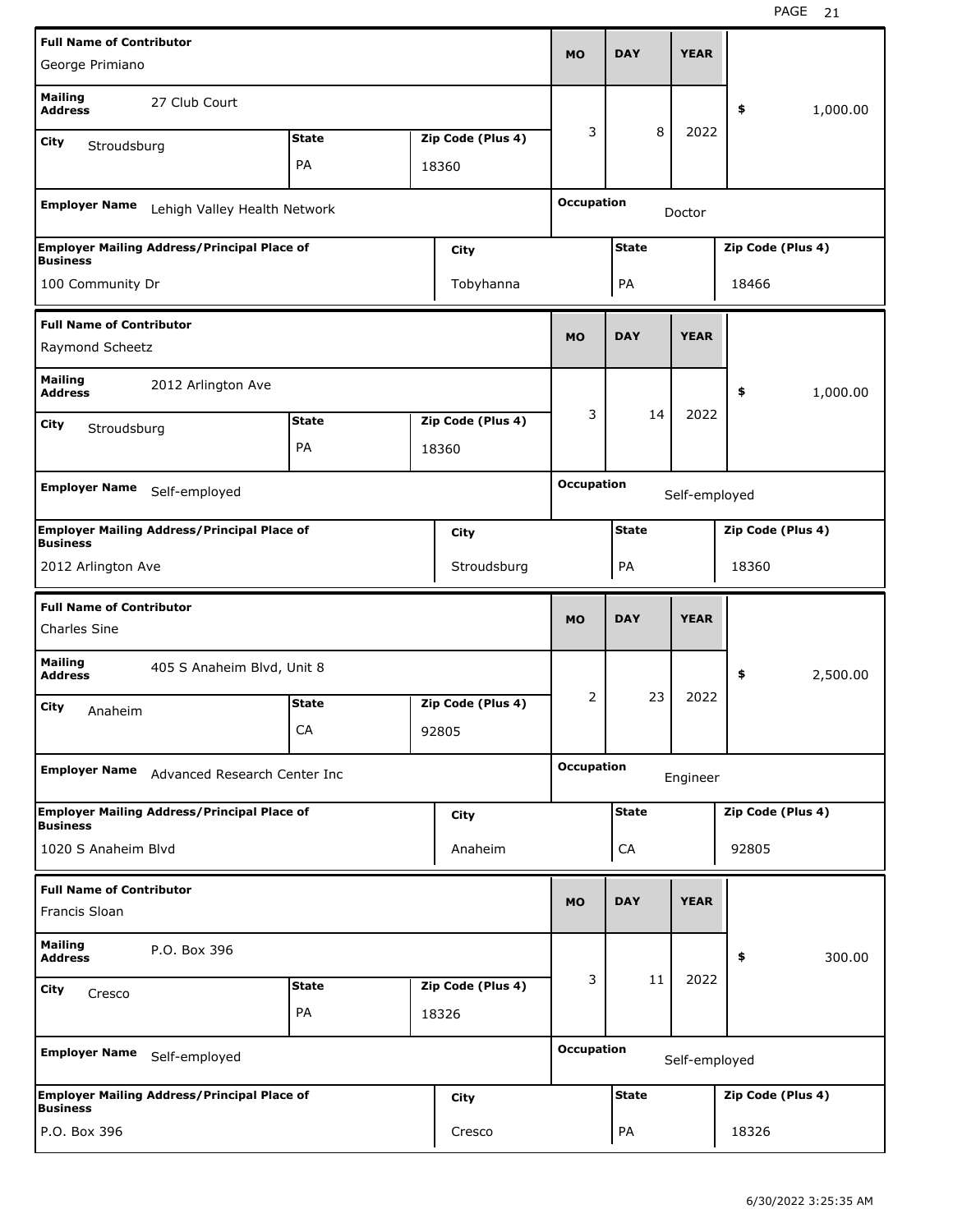| Full Name of Contributor<br>l Solibe Ufondu |                                                    |                    |                                                                              | <b>MO</b>  | <b>DAY</b>   | <b>YEAR</b> |                                      |
|---------------------------------------------|----------------------------------------------------|--------------------|------------------------------------------------------------------------------|------------|--------------|-------------|--------------------------------------|
| <b>Mailing</b><br><b>Address</b>            | 136 Devonshire Dr                                  |                    |                                                                              |            |              |             | 1,000.00<br>\$                       |
| City<br>Stroudsburg                         |                                                    | <b>State</b><br>PA | Zip Code (Plus 4)<br>18360                                                   | 3          | 8            | 2022        |                                      |
| <b>Employer Name</b>                        | St Lukes University Health Network                 |                    |                                                                              | Occupation |              | Doctor      |                                      |
| <b>Business</b>                             | <b>Employer Mailing Address/Principal Place of</b> |                    | City                                                                         |            | <b>State</b> |             | Zip Code (Plus 4)                    |
| 302 East Brown St                           |                                                    |                    | East Stroudsburg                                                             |            | PA           |             | 18301                                |
|                                             |                                                    |                    | Enter Grand Total of Part C on Schedule I, Detailed Summary Page, Section 3. |            |              |             | <b>PAGE TOTAL</b><br>\$<br>27,675.00 |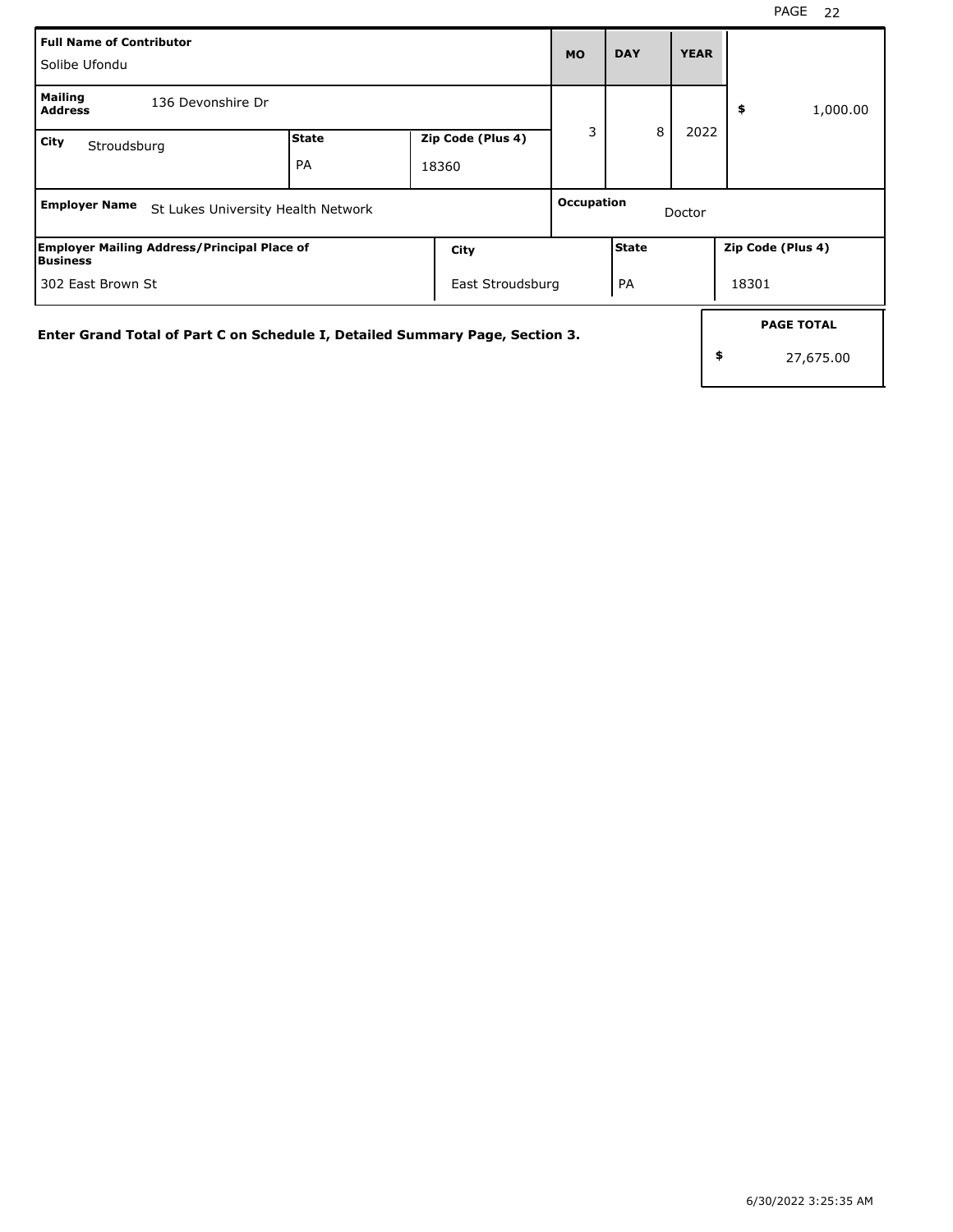### **PART E OTHER RECEIPTS**

#### **REFUNDS, INTEREST INCOME, RETURNED CHECKS, ETC.**

#### **Use this Part to report refunds received, interest earned, returned checks and**

### **prior expenditures that were returned to the filer.**

| Name of Filing Committee or Candidate                                        |              |                   |       | <b>Reporting Period</b> |             |             |                   |      |
|------------------------------------------------------------------------------|--------------|-------------------|-------|-------------------------|-------------|-------------|-------------------|------|
|                                                                              |              |                   | From: |                         |             | To:         |                   |      |
|                                                                              |              |                   |       |                         | <b>DATE</b> |             | <b>AMOUNT</b>     |      |
| <b>Full Name</b>                                                             |              |                   |       | <b>MO</b>               | <b>DAY</b>  | <b>YEAR</b> |                   |      |
| <b>Mailing Address</b>                                                       |              |                   |       |                         |             |             | \$                | 0.00 |
| City                                                                         | <b>State</b> | Zip Code (Plus 4) |       |                         |             |             |                   |      |
| <b>Receipt Description</b>                                                   |              |                   |       |                         |             |             |                   |      |
| Enter Grand Total of Part E on Schedule I, Detailed Summary Page, Section 4. |              |                   |       |                         |             |             | <b>PAGE TOTAL</b> |      |
|                                                                              |              |                   |       |                         |             |             | \$                | 0.00 |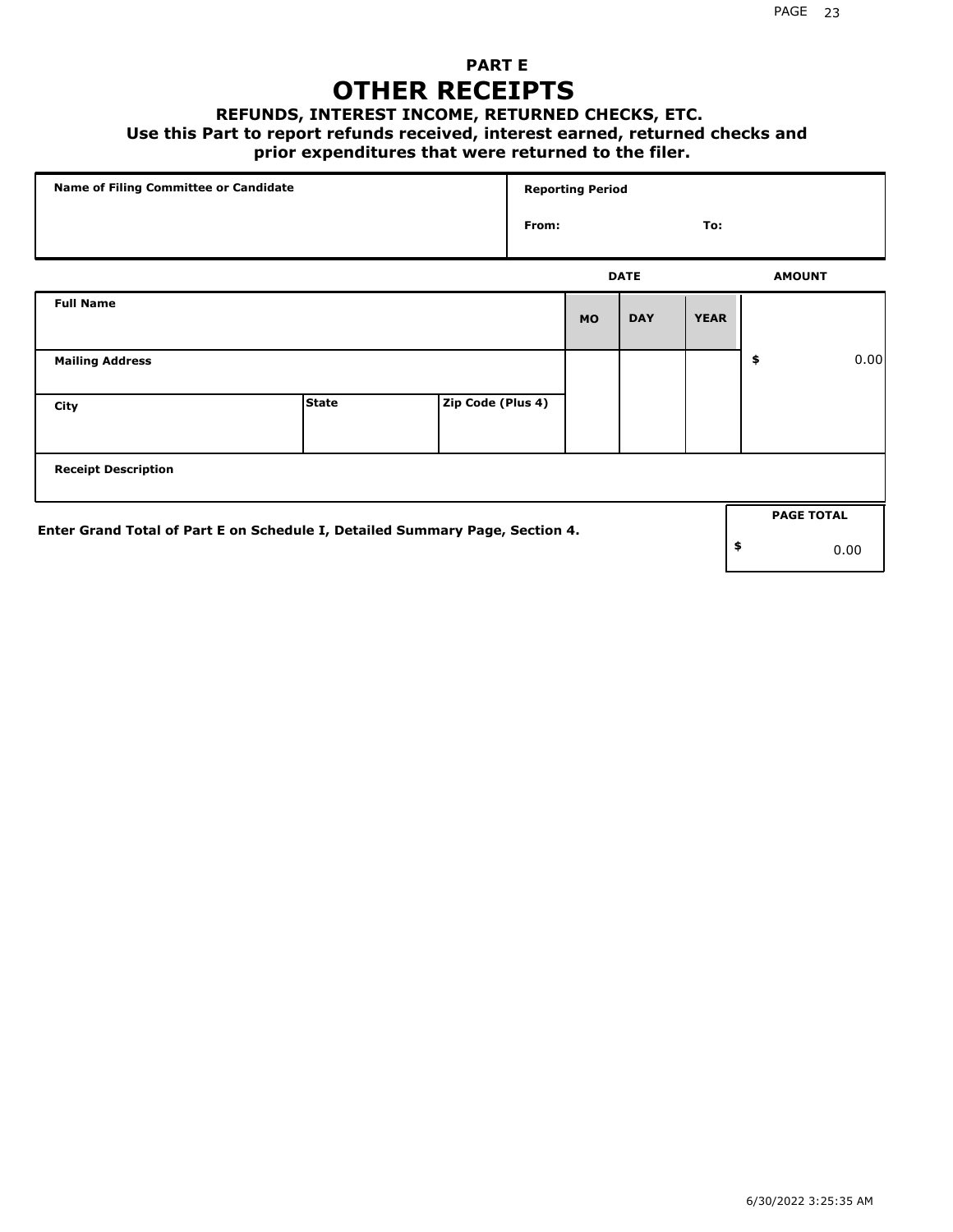# **SCHEDULE II IN-KIND CONTRIBUTIONS AND VALUABLE THINGS RECEIVED**

### **USE THIS SCHEDULE TO REPORT ALL IN-KIND CONTRIBUTIONS OF VALUABLE THINGS DURING THE REPORTING PERIOD.**

**Detailed Summary Page**

| <b>Name of Filing Committee or Candidate</b>                                                                                                                                | <b>Reporting Period</b> |                |           |
|-----------------------------------------------------------------------------------------------------------------------------------------------------------------------------|-------------------------|----------------|-----------|
| ZAMA FOR PA                                                                                                                                                                 | From:                   | $1/1/2022$ To: | 3/28/2022 |
| 1. UNITEMIZED IN-KIND CONTRIBUTIONS RECEIVED - VALUE OF \$50.00 OR LESS PER CONTRIBUTOR                                                                                     |                         |                |           |
| <b>TOTAL for the Reporting Period</b>                                                                                                                                       | (1)                     | \$             | 0.00      |
| 2. IN-KIND CONTRIBUTIONS RECEIVED - VALUE OF \$50.01 TO \$250.00 (FROM PART F)                                                                                              |                         |                |           |
| <b>TOTAL for the Reporting Period</b>                                                                                                                                       | (2)                     | \$             | 0.00      |
| 3. IN-KIND CONTRIBUTION RECIEVED - VALUE OVER \$250.00 (FROM PART G)                                                                                                        |                         |                |           |
| <b>TOTAL for the Reporting Period</b>                                                                                                                                       | (3)                     | \$             | 0.00      |
| TOTAL VALUE OF IN-KIND CONTRIBUTIONS DURING THIS REPORTING PERIOD (Add and enter<br>amount totals from Boxes 1,2, and 3; also enter on Page 1, Reports Cover Page, Item F.) |                         | \$             | 0.00      |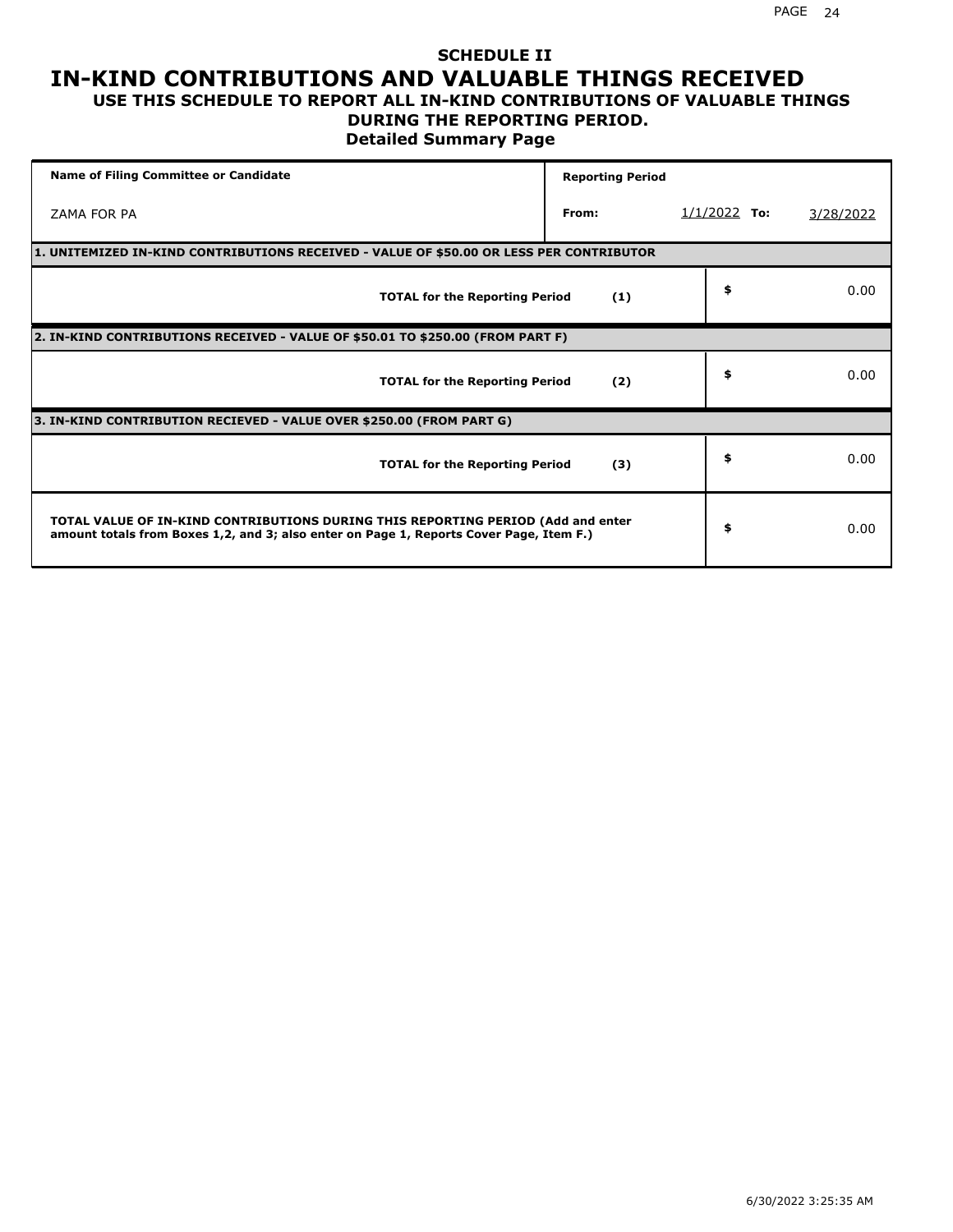## **SCHEDULE II PART F IN-KIND CONTRIBUTIONS RECEIVED**

### **VALUE OF \$50.01 TO \$250.00**

| <b>Name of Filing Committee or Candidate</b>                                                                  |              |                   | <b>Reporting Period</b> |             |             |               |                   |  |
|---------------------------------------------------------------------------------------------------------------|--------------|-------------------|-------------------------|-------------|-------------|---------------|-------------------|--|
| From:                                                                                                         |              |                   |                         |             |             | To:           |                   |  |
|                                                                                                               |              |                   |                         | <b>DATE</b> |             | <b>AMOUNT</b> |                   |  |
| <b>Full Name of Contributor</b>                                                                               |              |                   | <b>MO</b>               | <b>DAY</b>  | <b>YEAR</b> |               |                   |  |
| <b>Mailing Address</b>                                                                                        |              |                   |                         |             |             | \$            | 0.00              |  |
| City                                                                                                          | <b>State</b> | Zip Code (Plus 4) |                         |             |             |               |                   |  |
| <b>Description of Contribution:</b>                                                                           |              |                   |                         |             |             |               |                   |  |
| Enter Grand Total of Part F on Schedule II, In-Kind Contributions Detailed Summary Page,<br><b>Section 2.</b> |              |                   |                         |             |             |               | <b>PAGE TOTAL</b> |  |
|                                                                                                               |              |                   |                         |             | \$          |               | 0.00              |  |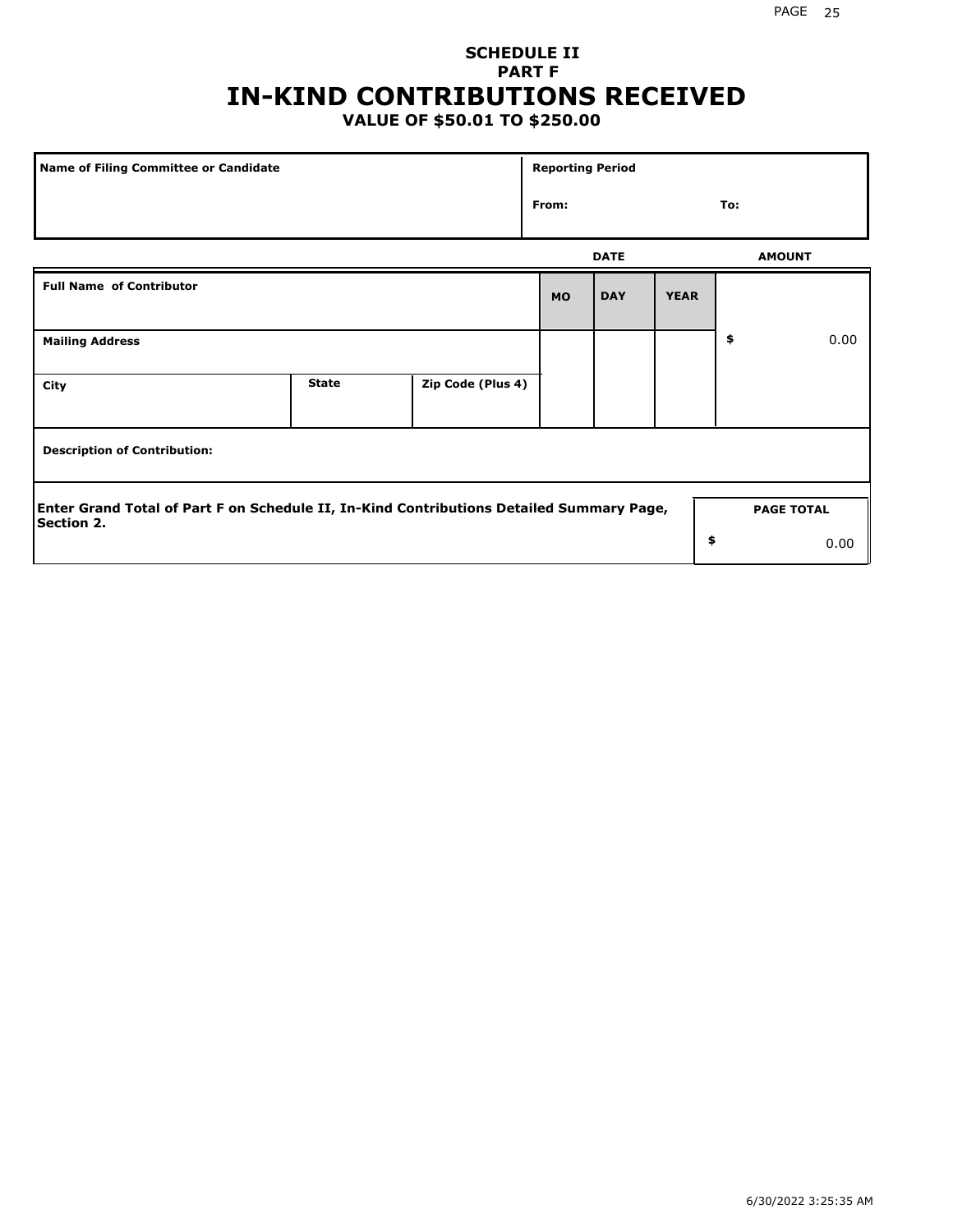### **SCHEDULE II PART G IN-KIND CONTRIBUTIONS RECEIVED VALUE OVER \$250.00**

| Name of Filing Committee or Candidate                                         |              |  |                  | <b>Reporting Period</b> |                            |           |                                    |             |    |                   |
|-------------------------------------------------------------------------------|--------------|--|------------------|-------------------------|----------------------------|-----------|------------------------------------|-------------|----|-------------------|
|                                                                               |              |  |                  |                         | From:                      |           |                                    | To:         |    |                   |
|                                                                               |              |  |                  |                         |                            |           | <b>DATE</b>                        |             |    | <b>AMOUNT</b>     |
| <b>Full Name of Contributor</b>                                               |              |  |                  |                         |                            | <b>MO</b> | <b>DAY</b>                         | <b>YEAR</b> |    |                   |
| <b>Mailing Address</b>                                                        |              |  |                  |                         |                            |           |                                    |             | \$ | 0.00              |
| City                                                                          | <b>State</b> |  | Zip Code(Plus 4) |                         |                            |           |                                    |             |    |                   |
| <b>Employer of Contributor</b>                                                |              |  |                  |                         | <b>Occupation</b>          |           |                                    |             |    |                   |
| <b>Employer Mailing Address/Principal Place of</b><br>City<br><b>Business</b> |              |  | <b>State</b>     |                         | <b>Zip Code(Plus</b><br>4) |           | <b>Description of Contribution</b> |             |    |                   |
| Enter Grand Total of Part G on Schedule II, In-Kind Contributions Detailed    |              |  |                  |                         |                            |           |                                    |             |    | <b>PAGE TOTAL</b> |
| <b>Summary Page, Section 3.</b>                                               |              |  |                  |                         |                            |           |                                    |             |    | 0.00              |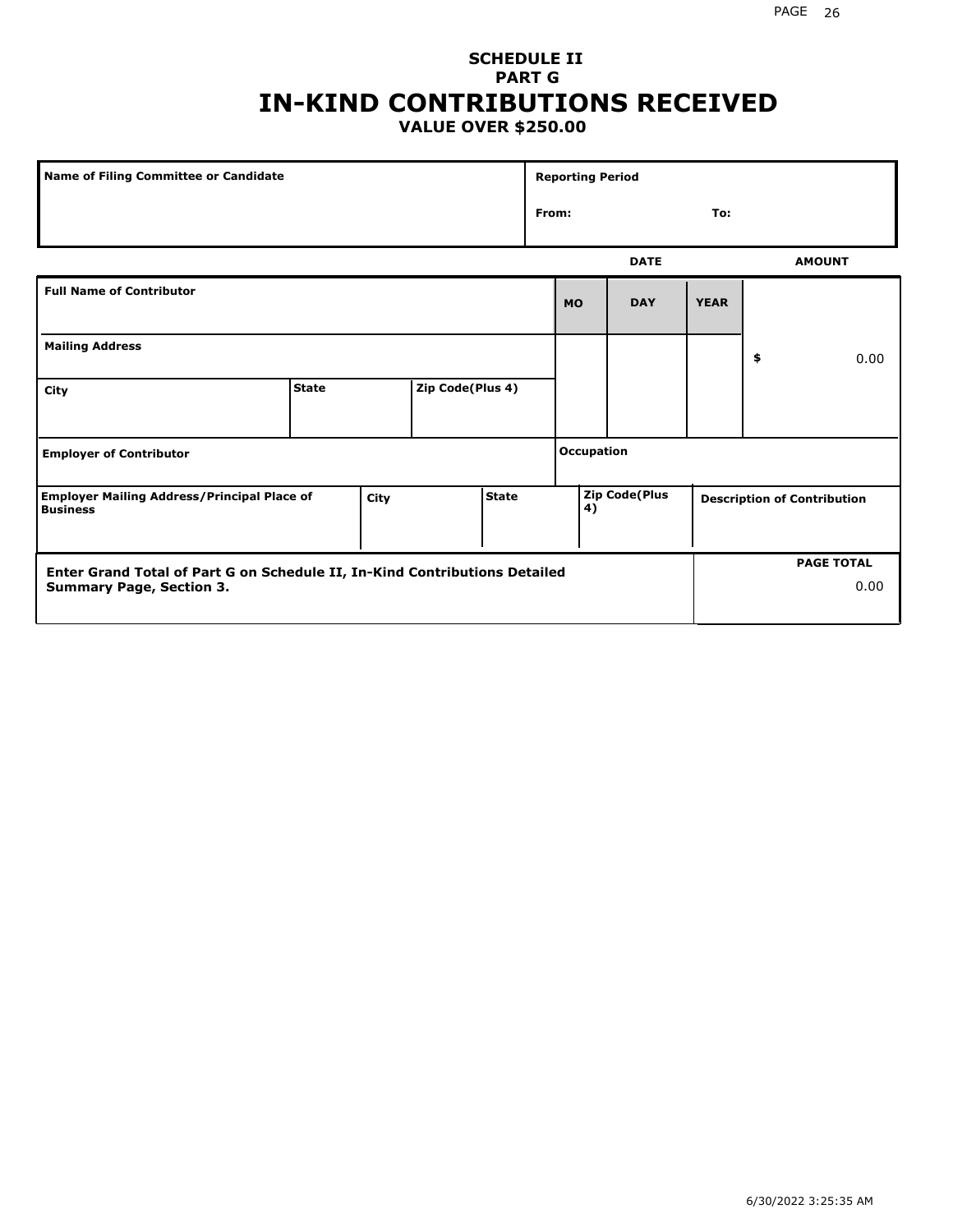# **SCHEDULE III STATEMENT OF EXPENDITURES**

| <b>Name of Filing Committee or Candidate</b>  |                    |                            | <b>Reporting Period</b>                              |                                                        |             |    |               |
|-----------------------------------------------|--------------------|----------------------------|------------------------------------------------------|--------------------------------------------------------|-------------|----|---------------|
| ZAMA FOR PA                                   |                    |                            | From<br>To:<br>1/1/2022                              |                                                        |             |    | 3/28/2022     |
|                                               |                    |                            |                                                      | <b>DATE</b>                                            |             |    | <b>AMOUNT</b> |
| <b>To Whom Paid</b><br>Seven Mountains        |                    |                            | <b>MO</b>                                            | <b>DAY</b>                                             | <b>YEAR</b> |    |               |
| <b>Mailing Address</b><br>450 PA-204          |                    |                            | 3                                                    | 8                                                      | 2022        | \$ | 5,040.00      |
| City<br>Selinsgrove                           | <b>State</b><br>PA | Zip Code (Plus 4)<br>17870 | <b>Description of Expenditure</b><br>Radio Ads       |                                                        |             |    |               |
| <b>To Whom Paid</b><br>WinRed                 |                    |                            | <b>MO</b>                                            | <b>DAY</b>                                             | <b>YEAR</b> |    |               |
| <b>Mailing Address</b><br>PO Box 9891         |                    |                            | 2                                                    | 28                                                     | 2022        | \$ | 1,088.13      |
| City<br>Arlington                             | <b>State</b><br>VA | Zip Code (Plus 4)<br>22219 | <b>Description of Expenditure</b><br>Service Charges |                                                        |             |    |               |
| <b>To Whom Paid</b><br><b>JOSEPH CHANNELL</b> |                    |                            | <b>MO</b>                                            | <b>DAY</b>                                             | <b>YEAR</b> |    |               |
| <b>Mailing Address</b><br>2119 N LINCOLN ST   |                    |                            | 1                                                    | 26                                                     | 2022        | \$ | 330.00        |
| City<br><b>BURBANK</b>                        | <b>State</b><br>CA | Zip Code (Plus 4)<br>91504 | <b>Description of Expenditure</b><br>Web Design      |                                                        |             |    |               |
| <b>To Whom Paid</b><br>Thomas Whitehead       |                    |                            | <b>MO</b>                                            | <b>DAY</b>                                             | <b>YEAR</b> |    |               |
| <b>Mailing Address</b><br>72 Iroquois Rd      |                    |                            | $\mathbf{1}$                                         | 27                                                     | 2022        | \$ | 22,500.00     |
| City<br>Albrightsville                        | <b>State</b><br>PA | Zip Code (Plus 4)<br>18210 |                                                      | <b>Description of Expenditure</b><br>Professional Fees |             |    |               |
| <b>To Whom Paid</b><br>Lewis Stragetic        |                    |                            | <b>MO</b>                                            | <b>DAY</b>                                             | <b>YEAR</b> |    |               |
| <b>Mailing Address</b><br>311 Skyport Rd      |                    |                            | $\overline{2}$                                       | 9                                                      | 2022        | \$ | 6,000.00      |
| City<br>Mechanicsburg                         | <b>State</b><br>PA | Zip Code (Plus 4)<br>17050 |                                                      | <b>Description of Expenditure</b><br>Professional Fees |             |    |               |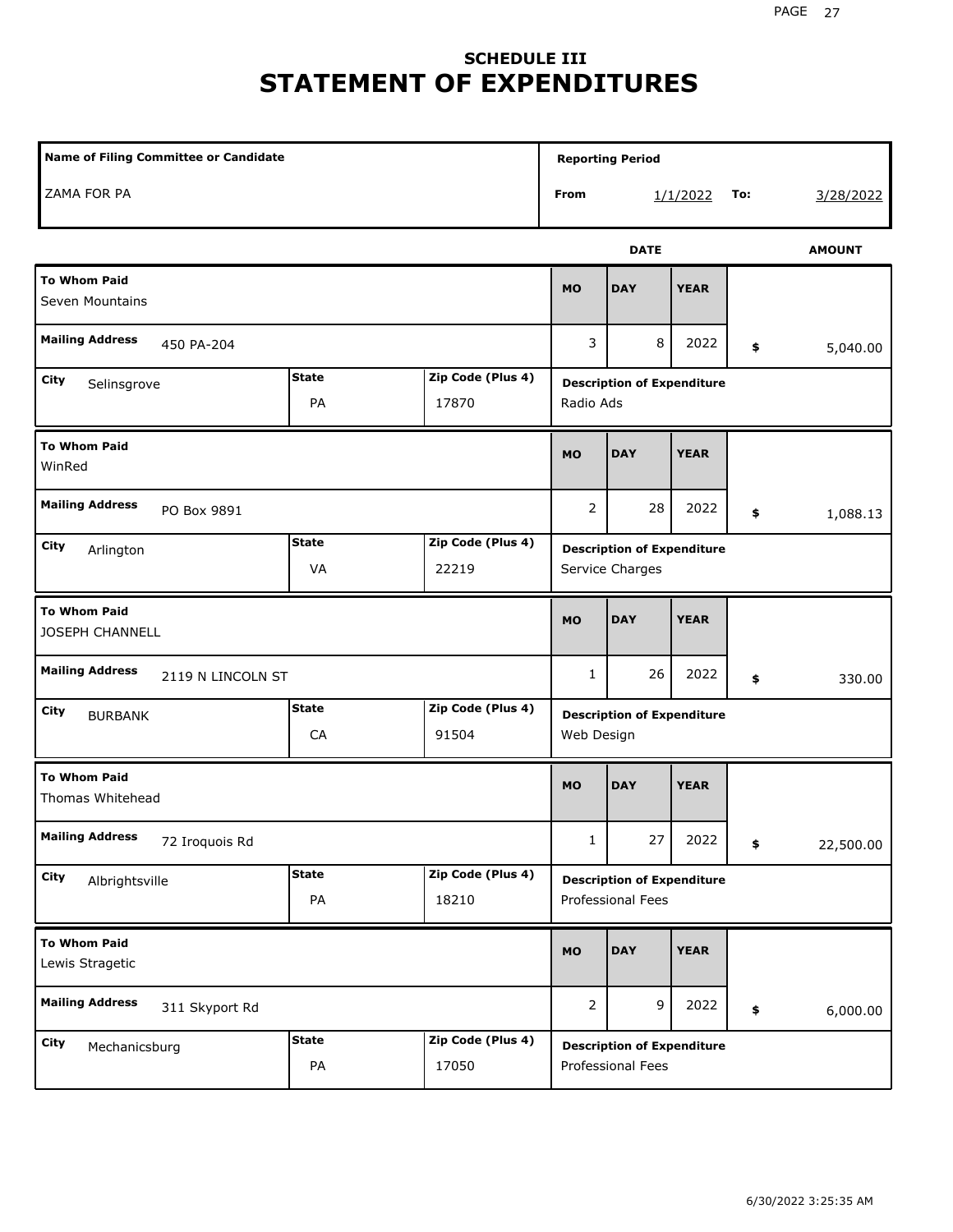| <b>To Whom Paid</b>                                              |              |                   |                                   |                                   |             |    |          |  |
|------------------------------------------------------------------|--------------|-------------------|-----------------------------------|-----------------------------------|-------------|----|----------|--|
| <b>MO</b><br>Lewis Stragetic                                     |              |                   |                                   | <b>DAY</b>                        | <b>YEAR</b> |    |          |  |
| <b>Mailing Address</b><br>311 Skyport Rd                         |              |                   | $\overline{2}$                    | 9                                 | 2022        | \$ | 6,000.00 |  |
| City<br>Mechanicsburg                                            | <b>State</b> | Zip Code (Plus 4) |                                   | <b>Description of Expenditure</b> |             |    |          |  |
| PA<br>17050                                                      |              |                   |                                   | <b>Professional Fees</b>          |             |    |          |  |
| <b>To Whom Paid</b><br>Republican Party of PA                    |              |                   |                                   | <b>DAY</b>                        | <b>YEAR</b> |    |          |  |
| <b>Mailing Address</b><br>112 State street                       |              |                   | 1                                 | 24                                | 2022        | \$ | 1,250.00 |  |
| City<br>Harrisburg                                               | <b>State</b> | Zip Code (Plus 4) |                                   | <b>Description of Expenditure</b> |             |    |          |  |
|                                                                  | PA           | 17101             | Sponsorship                       |                                   |             |    |          |  |
| <b>To Whom Paid</b><br>Republican Committee Allegheny County     |              |                   |                                   | <b>DAY</b>                        | <b>YEAR</b> |    |          |  |
| <b>Mailing Address</b><br>115 Robinson Pool Dr                   |              |                   | 1                                 | 26                                | 2022        | \$ | 500.00   |  |
| <b>State</b><br>Zip Code (Plus 4)<br>City<br><b>McKees Rocks</b> |              |                   | <b>Description of Expenditure</b> |                                   |             |    |          |  |
|                                                                  | PA           | 15136             | Sponsorship                       |                                   |             |    |          |  |
| <b>To Whom Paid</b><br>Centre Conty                              |              |                   |                                   |                                   |             |    |          |  |
|                                                                  |              |                   | <b>MO</b>                         | <b>DAY</b>                        | <b>YEAR</b> |    |          |  |
| <b>Mailing Address</b><br>1315 South Allen St, Ste 203           |              |                   | 1                                 | 26                                | 2022        | \$ | 100.00   |  |
| City                                                             | <b>State</b> | Zip Code (Plus 4) |                                   | <b>Description of Expenditure</b> |             |    |          |  |
| State College                                                    | PA           | 16801             |                                   | <b>Dinner Tickets</b>             |             |    |          |  |
| <b>To Whom Paid</b><br>Lawrence County Republican Committee      |              |                   | <b>MO</b>                         | <b>DAY</b>                        | <b>YEAR</b> |    |          |  |
| <b>Mailing Address</b><br>PO Box 7333                            |              |                   | 1                                 | 27                                | 2022        | \$ | 100.00   |  |
| City                                                             | <b>State</b> | Zip Code (Plus 4) |                                   | <b>Description of Expenditure</b> |             |    |          |  |
| New Castle                                                       | PA           | 16107             | Advertising                       |                                   |             |    |          |  |
| <b>To Whom Paid</b><br>Lawrence County Republican Committee      |              |                   | <b>MO</b>                         | <b>DAY</b>                        | <b>YEAR</b> |    |          |  |
| <b>Mailing Address</b><br>PO Box 7333                            |              |                   | 1                                 | 27                                | 2022        | \$ | 200.00   |  |
| City<br>New Castle                                               | <b>State</b> | Zip Code (Plus 4) |                                   | <b>Description of Expenditure</b> |             |    |          |  |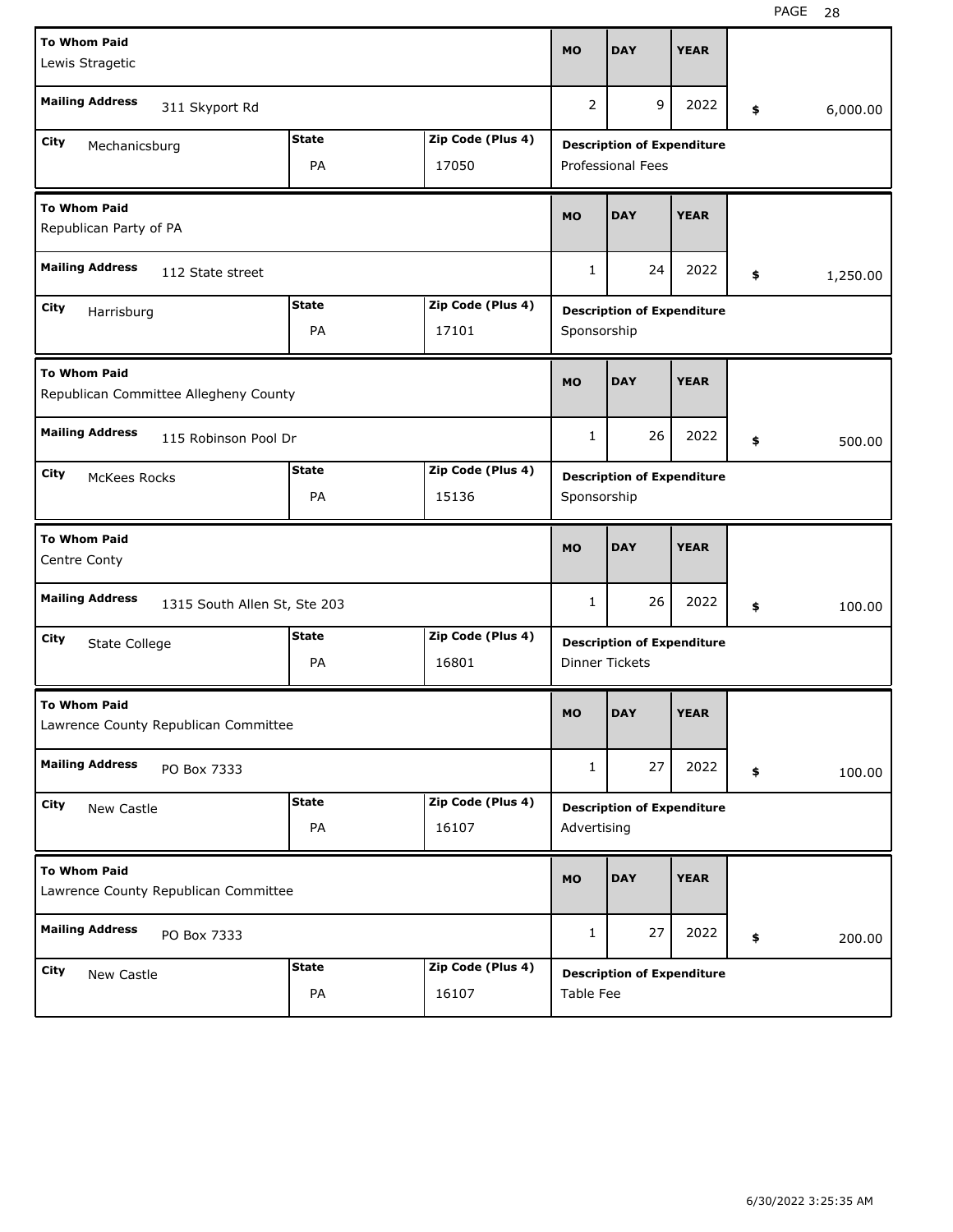| <b>To Whom Paid</b><br>Republican Committee Lancaster County          |                                     |                    |                            | <b>MO</b>             | <b>DAY</b>                                                 | <b>YEAR</b> |                |
|-----------------------------------------------------------------------|-------------------------------------|--------------------|----------------------------|-----------------------|------------------------------------------------------------|-------------|----------------|
| <b>Mailing Address</b>                                                | 902 Columbia Ave                    |                    |                            |                       |                                                            | 2022        | \$<br>180.00   |
| <b>State</b><br>Zip Code (Plus 4)<br>City<br>Lancaster<br>PA<br>17603 |                                     |                    |                            |                       | <b>Description of Expenditure</b><br><b>Tickets</b>        |             |                |
| <b>To Whom Paid</b><br>Warwick Republican Committee                   |                                     |                    |                            |                       | <b>DAY</b>                                                 | <b>YEAR</b> |                |
| <b>Mailing Address</b>                                                | 6 Sherri Lane                       |                    |                            | 1                     | 31                                                         | 2022        | \$<br>120.00   |
| City<br>Lititiz                                                       |                                     | <b>State</b><br>PA | Zip Code (Plus 4)<br>17543 | <b>Tickets</b>        | <b>Description of Expenditure</b>                          |             |                |
| <b>To Whom Paid</b>                                                   | Berks County Republican Committee   |                    |                            | <b>MO</b>             | <b>DAY</b>                                                 | <b>YEAR</b> |                |
| <b>Mailing Address</b>                                                | 8468 Allentown Pike #6              |                    |                            |                       |                                                            | 2022        | \$<br>2,500.00 |
| City<br>Blandon                                                       |                                     | <b>State</b><br>PA | Zip Code (Plus 4)<br>19510 |                       | <b>Description of Expenditure</b><br>Spring Dinner Tickets |             |                |
| <b>To Whom Paid</b><br>Bradford County Republican Committee           |                                     |                    |                            |                       |                                                            |             |                |
|                                                                       |                                     |                    |                            | <b>MO</b>             | <b>DAY</b>                                                 | <b>YEAR</b> |                |
| <b>Mailing Address</b>                                                | 918 W Lockhart St                   |                    |                            | 2                     | 17                                                         | 2022        | \$<br>60.00    |
| City<br>Sayre                                                         |                                     | <b>State</b><br>PA | Zip Code (Plus 4)<br>18840 | <b>Dinner Tickets</b> | <b>Description of Expenditure</b>                          |             |                |
| <b>To Whom Paid</b><br>Erie County Republican Commitee                |                                     |                    |                            | <b>MO</b>             | <b>DAY</b>                                                 | <b>YEAR</b> |                |
| <b>Mailing Address</b>                                                | PO Box 1144                         |                    |                            | $\overline{2}$        | 17                                                         | 2022        | \$<br>50.00    |
| City<br>Erie                                                          |                                     | <b>State</b><br>PA | Zip Code (Plus 4)<br>16512 | Tickets               | <b>Description of Expenditure</b>                          |             |                |
| <b>To Whom Paid</b>                                                   | Juniata County Republican Committee |                    |                            | <b>MO</b>             | <b>DAY</b>                                                 | <b>YEAR</b> |                |
| <b>Mailing Address</b>                                                | P.O. Box 68                         |                    |                            | 2                     | 17                                                         | 2022        | \$<br>40.00    |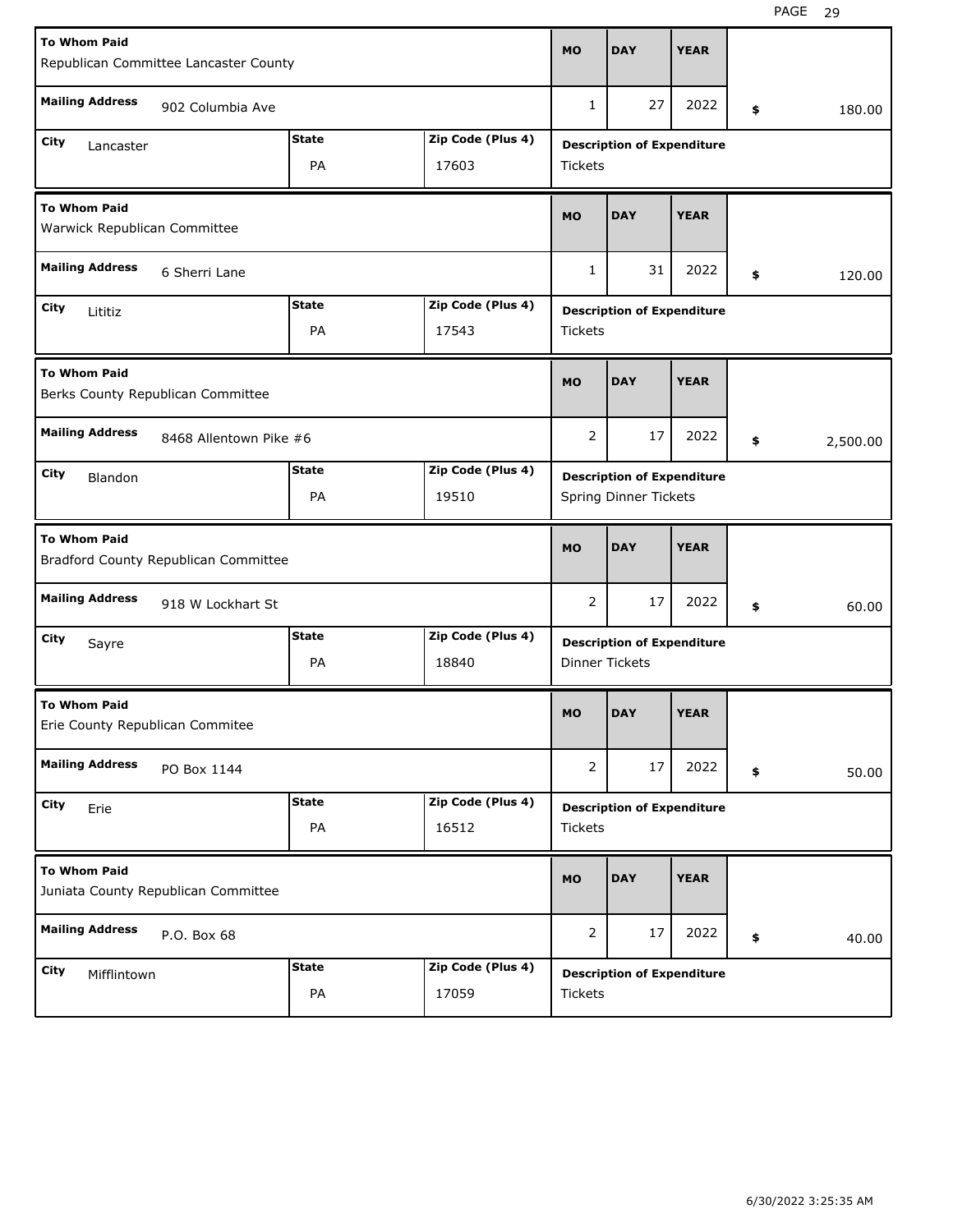| <b>To Whom Paid</b><br>Lehigh County Republican Committee    |                                   |                   |                                   | <b>DAY</b>                        | <b>YEAR</b> |    |        |  |  |
|--------------------------------------------------------------|-----------------------------------|-------------------|-----------------------------------|-----------------------------------|-------------|----|--------|--|--|
| <b>Mailing Address</b><br>121 N Cedarcrest Blvd Suite B2     | 2                                 | 17                | 2022                              | \$                                | 150.00      |    |        |  |  |
| City<br>Allentown                                            | <b>Description of Expenditure</b> |                   |                                   |                                   |             |    |        |  |  |
| Zip Code (Plus 4)<br>PA<br>18104                             |                                   |                   |                                   | <b>Tickets</b>                    |             |    |        |  |  |
| <b>To Whom Paid</b><br>Lycoming County Republican Commitee   |                                   |                   |                                   | <b>DAY</b>                        | <b>YEAR</b> |    |        |  |  |
| <b>Mailing Address</b><br>29 Overhill Rd                     |                                   |                   | 2                                 | 21                                | 2022        | \$ | 170.00 |  |  |
| City<br>Williamsoirt                                         | <b>State</b>                      | Zip Code (Plus 4) |                                   | <b>Description of Expenditure</b> |             |    |        |  |  |
|                                                              | PA                                | 17701             | <b>Tickets</b>                    |                                   |             |    |        |  |  |
| <b>To Whom Paid</b><br>Republican Party of PA                |                                   |                   | <b>MO</b>                         | <b>DAY</b>                        | <b>YEAR</b> |    |        |  |  |
| <b>Mailing Address</b><br>112 State street                   |                                   |                   | 2                                 | 24                                | 2022        | \$ | 200.00 |  |  |
| <b>State</b><br>Zip Code (Plus 4)<br>City<br>Harrisburg      |                                   |                   | <b>Description of Expenditure</b> |                                   |             |    |        |  |  |
|                                                              | PA                                | 17101             | Sponsorship                       |                                   |             |    |        |  |  |
| <b>To Whom Paid</b><br>Pike County Republican Committee      |                                   |                   |                                   |                                   |             |    |        |  |  |
|                                                              |                                   |                   | <b>MO</b>                         | <b>DAY</b>                        | <b>YEAR</b> |    |        |  |  |
| <b>Mailing Address</b><br>PO Box 98                          |                                   |                   | 3                                 | 7                                 | 2022        | \$ | 50.00  |  |  |
| City                                                         | <b>State</b>                      | Zip Code (Plus 4) |                                   |                                   |             |    |        |  |  |
| Milford                                                      | PA                                | 18337             | <b>Tickets</b>                    | <b>Description of Expenditure</b> |             |    |        |  |  |
| <b>To Whom Paid</b><br>Pike County Republican Committee      |                                   |                   | <b>MO</b>                         | <b>DAY</b>                        | <b>YEAR</b> |    |        |  |  |
| <b>Mailing Address</b><br>PO Box 98                          |                                   |                   | 3                                 | 8                                 | 2022        | \$ | 25.00  |  |  |
| City                                                         | <b>State</b>                      | Zip Code (Plus 4) |                                   | <b>Description of Expenditure</b> |             |    |        |  |  |
| Milford                                                      | PA                                | 18337             | <b>Tickets</b>                    |                                   |             |    |        |  |  |
| <b>To Whom Paid</b><br>Republican Committee Allegheny County |                                   |                   | <b>MO</b>                         | <b>DAY</b>                        | <b>YEAR</b> |    |        |  |  |
| <b>Mailing Address</b><br>115 Robinson Pool Dr               |                                   |                   | 3                                 | 17                                | 2022        | \$ | 150.00 |  |  |
| City<br><b>McKees Rocks</b>                                  | <b>State</b>                      | Zip Code (Plus 4) |                                   | <b>Description of Expenditure</b> |             |    |        |  |  |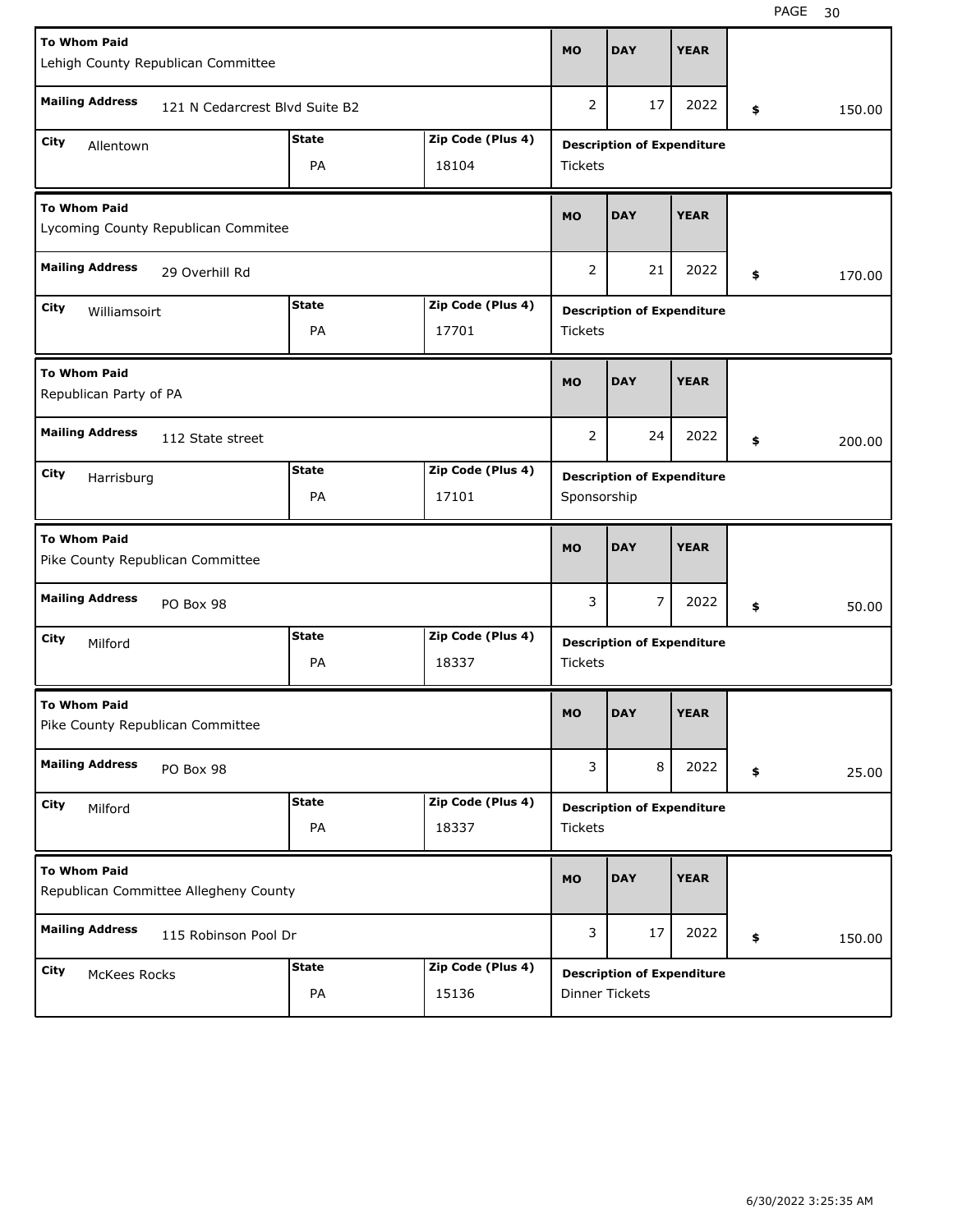| <b>To Whom Paid</b><br>Schuylkill County Republican Committee           |                    |                            | <b>MO</b>                                           | <b>DAY</b> | <b>YEAR</b> |    |                   |
|-------------------------------------------------------------------------|--------------------|----------------------------|-----------------------------------------------------|------------|-------------|----|-------------------|
| <b>Mailing Address</b><br>362 S Centre St                               |                    |                            |                                                     | 21         | 2022        | \$ | 350.00            |
| City<br>Pottsville                                                      | <b>State</b><br>PA | Zip Code (Plus 4)<br>17901 | <b>Description of Expenditure</b><br>Sponsor        |            |             |    |                   |
| <b>To Whom Paid</b><br>Fulton County Republican Party                   |                    |                            | <b>MO</b>                                           | <b>DAY</b> | <b>YEAR</b> |    |                   |
| <b>Mailing Address</b><br>152 Oak Ridge Dr                              |                    |                            | 3                                                   | 25         | 2022        | \$ | 36.00             |
| City<br>McConnellsburg                                                  | State<br><b>PA</b> | Zip Code (Plus 4)<br>18233 | <b>Description of Expenditure</b><br>Dinner Tickets |            |             |    |                   |
| Enter Grand Total of Expenditures on Page 1, Report Cover Page, Item D. |                    |                            |                                                     |            |             |    | <b>PAGE TOTAL</b> |
|                                                                         |                    |                            |                                                     |            |             | \$ | 47,189.13         |